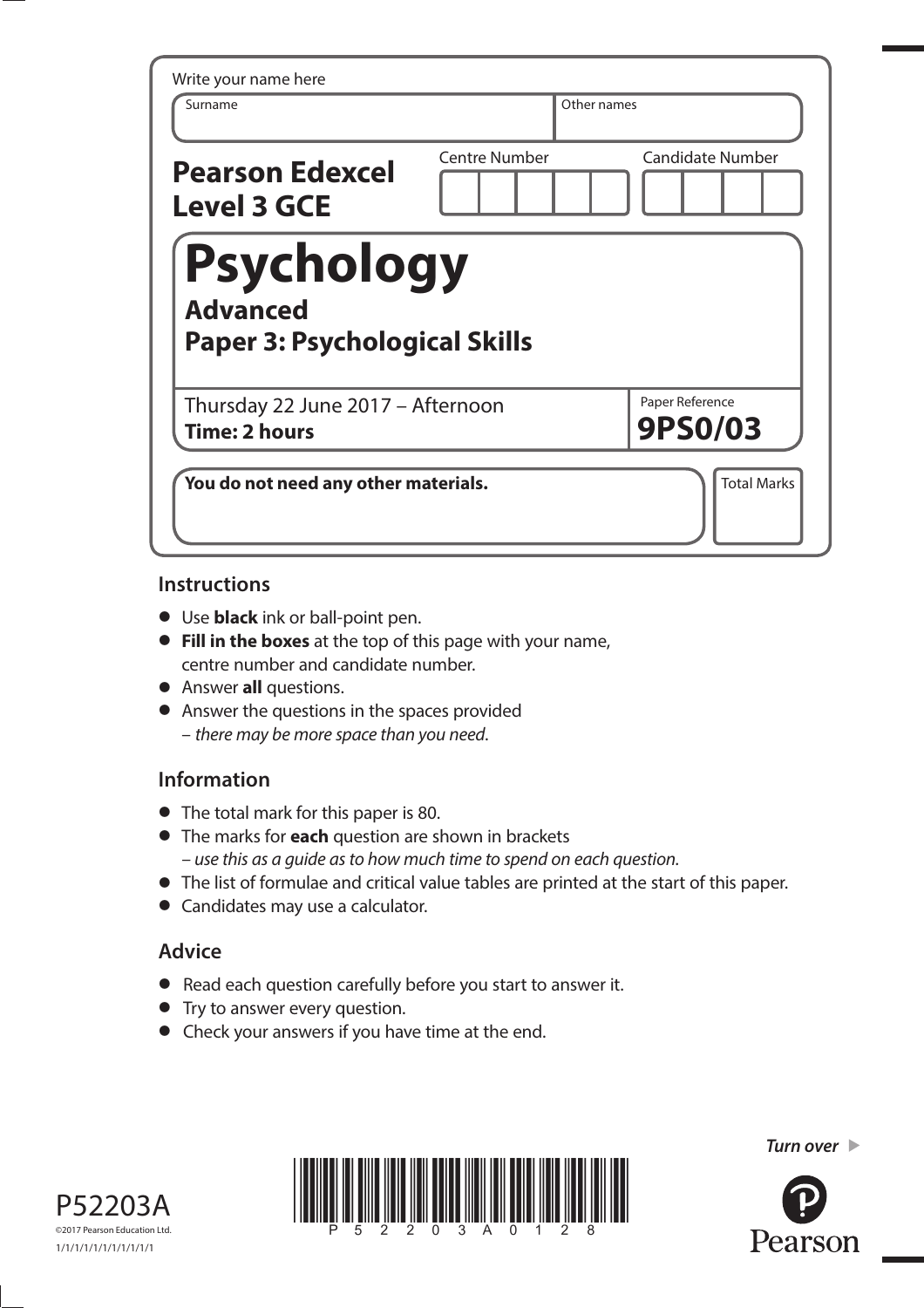#### **FORMULAE AND CRITICAL VALUE TABLES**

# **Standard deviation (sample estimate)**

$$
\sqrt{\left(\frac{\sum (x-\bar{x})^2}{n-1}\right)}
$$

**Spearman's rank correlation coefficient**

$$
1 - \frac{6\sum d^2}{n(n^2 - 1)}
$$

# **Critical values for Spearman's rank**

|    | Level of significance for a one-tailed test |       |                                             |       |        |  |  |  |
|----|---------------------------------------------|-------|---------------------------------------------|-------|--------|--|--|--|
|    | 0.05                                        | 0.025 | 0.01                                        | 0.005 | 0.0025 |  |  |  |
|    |                                             |       | Level of significance for a two-tailed test |       |        |  |  |  |
| N  | 0.10                                        | 0.05  | 0.025                                       | 0.01  | 0.005  |  |  |  |
| 5  | 0.900                                       | 1.000 | 1.000                                       | 1.000 | 1.000  |  |  |  |
| 6  | 0.829                                       | 0.886 | 0.943                                       | 1.000 | 1.000  |  |  |  |
| 7  | 0.714                                       | 0.786 | 0.893                                       | 0.929 | 0.964  |  |  |  |
| 8  | 0.643                                       | 0.738 | 0.833                                       | 0.881 | 0.905  |  |  |  |
| 9  | 0.600                                       | 0.700 | 0.783                                       | 0.833 | 0.867  |  |  |  |
| 10 | 0.564                                       | 0.648 | 0.745                                       | 0.794 | 0.830  |  |  |  |
| 11 | 0.536                                       | 0.618 | 0.709                                       | 0.755 | 0.800  |  |  |  |
| 12 | 0.503                                       | 0.587 | 0.678                                       | 0.727 | 0.769  |  |  |  |
| 13 | 0.484                                       | 0.560 | 0.648                                       | 0.703 | 0.747  |  |  |  |
| 14 | 0.464                                       | 0.538 | 0.626                                       | 0.679 | 0.723  |  |  |  |
| 15 | 0.446                                       | 0.521 | 0.604                                       | 0.654 | 0.700  |  |  |  |
| 16 | 0.429                                       | 0.503 | 0.582                                       | 0.635 | 0.679  |  |  |  |
| 17 | 0.414                                       | 0.485 | 0.566                                       | 0.615 | 0.662  |  |  |  |
| 18 | 0.401                                       | 0.472 | 0.550                                       | 0.600 | 0.643  |  |  |  |
| 19 | 0.391                                       | 0.460 | 0.535                                       | 0.584 | 0.628  |  |  |  |
| 20 | 0.380                                       | 0.447 | 0.520                                       | 0.570 | 0.612  |  |  |  |
| 21 | 0.370                                       | 0.435 | 0.508                                       | 0.556 | 0.599  |  |  |  |
| 22 | 0.361                                       | 0.425 | 0.496                                       | 0.544 | 0.586  |  |  |  |
| 23 | 0.353                                       | 0.415 | 0.486                                       | 0.532 | 0.573  |  |  |  |
| 24 | 0.344                                       | 0.406 | 0.476                                       | 0.521 | 0.562  |  |  |  |
| 25 | 0.337                                       | 0.398 | 0.466                                       | 0.511 | 0.551  |  |  |  |
| 26 | 0.331                                       | 0.390 | 0.457                                       | 0.501 | 0.541  |  |  |  |
| 27 | 0.324                                       | 0.382 | 0.448                                       | 0.491 | 0.531  |  |  |  |
| 28 | 0.317                                       | 0.375 | 0.440                                       | 0.483 | 0.522  |  |  |  |
| 29 | 0.312                                       | 0.368 | 0.433                                       | 0.475 | 0.513  |  |  |  |
| 30 | 0.306                                       | 0.362 | 0.425                                       | 0.467 | 0.504  |  |  |  |

**The calculated value must be equal to or exceed the critical value in this table for significance to be shown.**



**DO NOTWRITE INTHISAREA**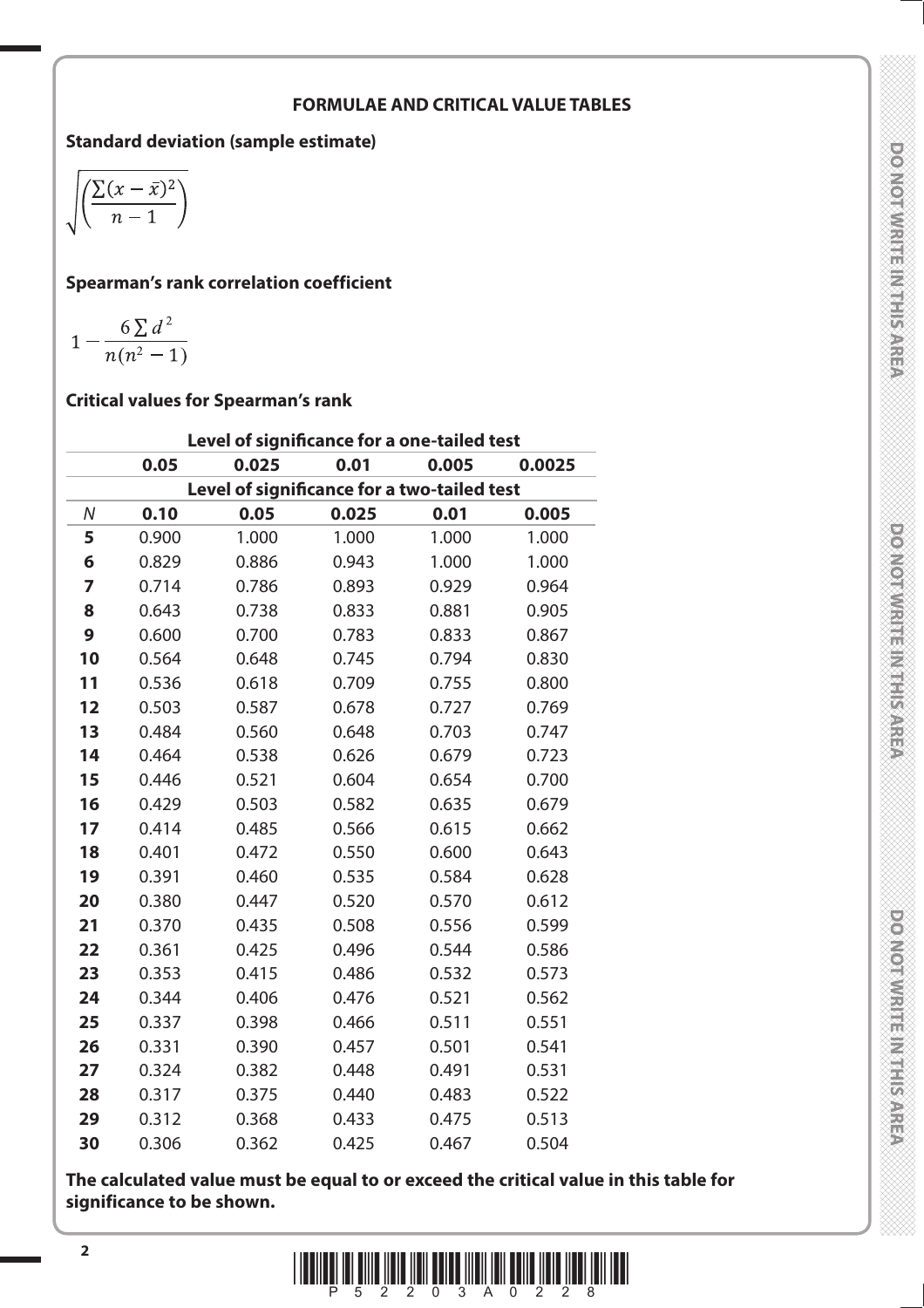#### **Chi-squared distribution formula**

$$
X^2 = \sum \frac{(O-E)^2}{E} \qquad df = (r-1)(c-1)
$$

#### **Critical values for chi-squared distribution**

|                         | Level of significance for a one-tailed test |       |                                             |       |        |        |  |  |  |
|-------------------------|---------------------------------------------|-------|---------------------------------------------|-------|--------|--------|--|--|--|
|                         | 0.10                                        | 0.05  | 0.025                                       | 0.01  | 0.005  | 0.0005 |  |  |  |
|                         |                                             |       | Level of significance for a two-tailed test |       |        |        |  |  |  |
| df                      | 0.20                                        | 0.10  | 0.05                                        | 0.025 | 0.01   | 0.001  |  |  |  |
| 1                       | 1.64                                        | 2.71  | 3.84                                        | 5.02  | 6.64   | 10.83  |  |  |  |
| $\overline{\mathbf{2}}$ | 3.22                                        | 4.61  | 5.99                                        | 7.38  | 9.21   | 13.82  |  |  |  |
| 3                       | 4.64                                        | 6.25  | 7.82                                        | 9.35  | 11.35  | 16.27  |  |  |  |
| 4                       | 5.99                                        | 7.78  | 9.49                                        | 11.14 | 13.28  | 18.47  |  |  |  |
| 5                       | 7.29                                        | 9.24  | 11.07                                       | 12.83 | 15.09  | 20.52  |  |  |  |
| 6                       | 8.56                                        | 10.65 | 12.59                                       | 14.45 | 16.81  | 22.46  |  |  |  |
| 7                       | 9.80                                        | 12.02 | 14.07                                       | 16.01 | 18.48  | 24.32  |  |  |  |
| 8                       | 11.03                                       | 13.36 | 15.51                                       | 17.54 | 20.09  | 26.12  |  |  |  |
| 9                       | 12.24                                       | 14.68 | 16.92                                       | 19.02 | 21.67  | 27.88  |  |  |  |
| 10                      | 13.44                                       | 15.99 | 18.31                                       | 20.48 | 23.21  | 29.59  |  |  |  |
| 11                      | 14.63                                       | 17.28 | 19.68                                       | 21.92 | 24.73  | 31.26  |  |  |  |
| 12                      | 15.81                                       | 18.55 | 21.03                                       | 23.34 | 26.22  | 32.91  |  |  |  |
| 13                      | 16.99                                       | 19.81 | 22.36                                       | 24.74 | 27.69  | 34.53  |  |  |  |
| 14                      | 18.15                                       | 21.06 | 23.69                                       | 26.12 | 29.14  | 36.12  |  |  |  |
| 15                      | 19.31                                       | 22.31 | 25.00                                       | 27.49 | 30.58  | 37.70  |  |  |  |
| 16                      | 20.47                                       | 23.54 | 26.30                                       | 28.85 | 32.00  | 39.25  |  |  |  |
| 17                      | 21.62                                       | 24.77 | 27.59                                       | 30.19 | 33.41  | 40.79  |  |  |  |
| 18                      | 22.76                                       | 25.99 | 28.87                                       | 31.53 | 34.81  | 42.31  |  |  |  |
| 19                      | 23.90                                       | 27.20 | 30.14                                       | 32.85 | 36.19  | 43.82  |  |  |  |
| 20                      | 25.04                                       | 28.41 | 31.41                                       | 34.17 | 37.57  | 45.32  |  |  |  |
| 21                      | 26.17                                       | 29.62 | 32.67                                       | 35.48 | 38.93  | 46.80  |  |  |  |
| 22                      | 27.30                                       | 30.81 | 33.92                                       | 36.78 | 40.29  | 48.27  |  |  |  |
| 23                      | 28.43                                       | 32.01 | 35.17                                       | 38.08 | 41.64  | 49.73  |  |  |  |
| 24                      | 29.55                                       | 33.20 | 36.42                                       | 39.36 | 42.98  | 51.18  |  |  |  |
| 25                      | 30.68                                       | 34.38 | 37.65                                       | 40.65 | 44.31  | 52.62  |  |  |  |
| 26                      | 31.80                                       | 35.56 | 38.89                                       | 41.92 | 45.64  | 54.05  |  |  |  |
| 27                      | 32.91                                       | 36.74 | 40.11                                       | 43.20 | 46.96  | 55.48  |  |  |  |
| 28                      | 34.03                                       | 37.92 | 41.34                                       | 44.46 | 48.28  | 56.89  |  |  |  |
| 29                      | 35.14                                       | 39.09 | 42.56                                       | 45.72 | 49.59  | 58.30  |  |  |  |
| 30                      | 36.25                                       | 40.26 | 43.77                                       | 46.98 | 50.89  | 59.70  |  |  |  |
| 40                      | 47.27                                       | 51.81 | 55.76                                       | 59.34 | 63.69  | 73.40  |  |  |  |
| 50                      | 58.16                                       | 63.17 | 67.51                                       | 71.42 | 76.15  | 86.66  |  |  |  |
| 60                      | 68.97                                       | 74.40 | 79.08                                       | 83.30 | 88.38  | 99.61  |  |  |  |
| 70                      | 79.72                                       | 85.53 | 90.53                                       | 95.02 | 100.43 | 112.32 |  |  |  |

**The calculated value must be equal to or exceed the critical value in this table for significance to be shown.**

 $\frac{1}{2}$  **Turn over**  $\triangleright$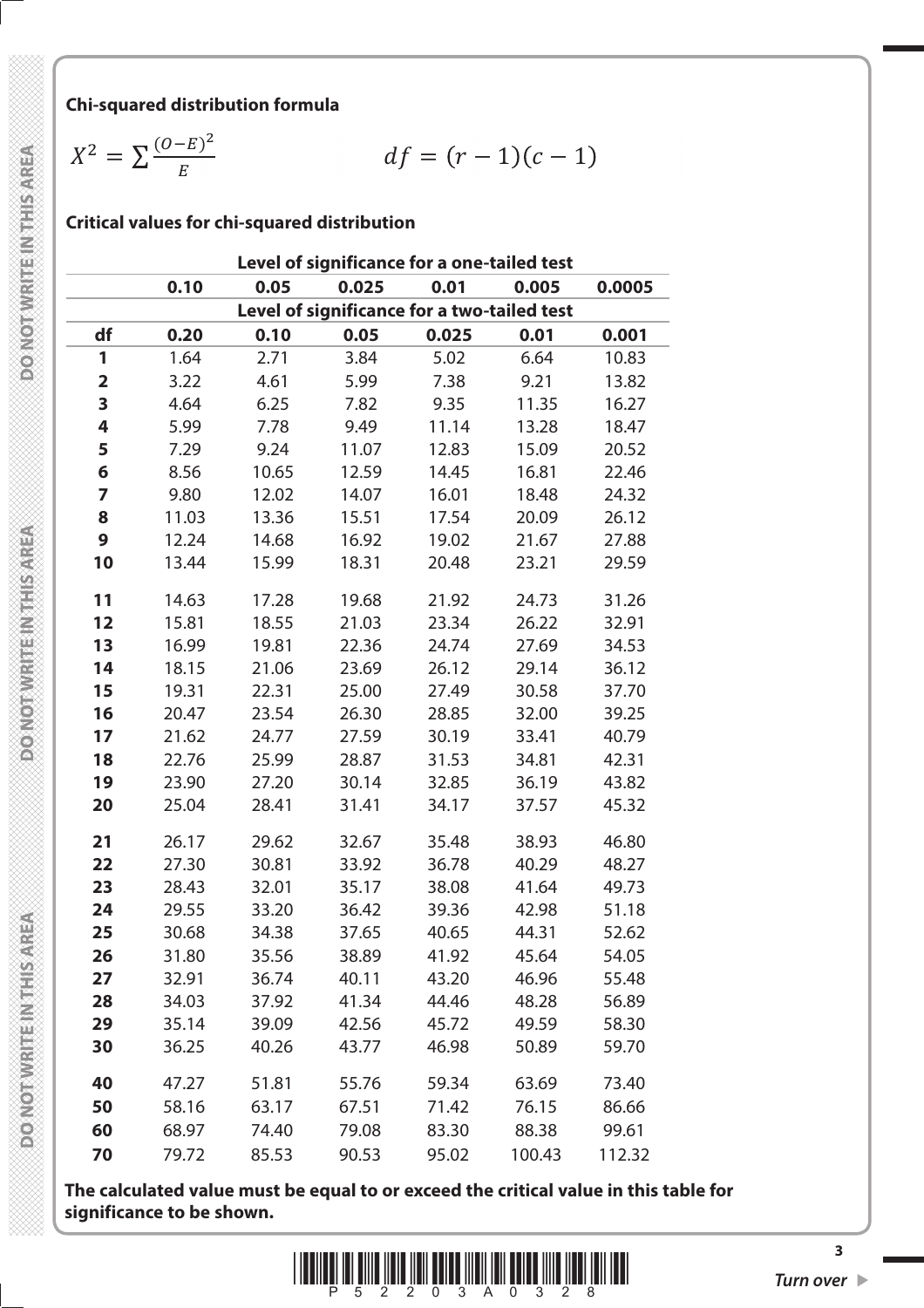**Mann-Whitney U test formulae**

$$
U_a = n_a n_b + \frac{n_a(n_a+1)}{2} - \sum R_a
$$
  

$$
U_b = n_a n_b + \frac{n_b(n_b+1)}{2} - \sum R_b
$$

(U is the smaller of U<sub>a</sub> and U<sub>b</sub>)

# **Critical values for the Mann-Whitney U test**

|        |                                                      |                |                |    |    |    |    | $N_{\rm b}$ |    |    |     |     |     |     |     |     |
|--------|------------------------------------------------------|----------------|----------------|----|----|----|----|-------------|----|----|-----|-----|-----|-----|-----|-----|
|        | 5                                                    | 6              | $\overline{7}$ | 8  | 9  | 10 | 11 | 12          | 13 | 14 | 15  | 16  | 17  | 18  | 19  | 20  |
| N<br>a |                                                      |                |                |    |    |    |    |             |    |    |     |     |     |     |     |     |
|        | $p \le 0.05$ (one-tailed), $p \le 0.10$ (two-tailed) |                |                |    |    |    |    |             |    |    |     |     |     |     |     |     |
| 5      | $\overline{4}$                                       | 5              | 6              | 8  | 9  | 11 | 12 | 13          | 15 | 16 | 18  | 19  | 20  | 22  | 23  | 25  |
| 6      | 5                                                    | $\overline{7}$ | 8              | 10 | 12 | 14 | 16 | 17          | 19 | 21 | 23  | 25  | 26  | 28  | 30  | 32  |
| 7      | 6                                                    | 8              | 11             | 13 | 15 | 17 | 19 | 21          | 24 | 26 | 28  | 30  | 33  | 35  | 37  | 39  |
| 8      | 8                                                    | 10             | 13             | 15 | 18 | 20 | 23 | 26          | 28 | 31 | 33  | 36  | 39  | 41  | 44  | 47  |
| 9      | 9                                                    | 12             | 15             | 18 | 21 | 24 | 27 | 30          | 33 | 36 | 39  | 42  | 45  | 48  | 51  | 54  |
| 10     | 11                                                   | 14             | 17             | 20 | 24 | 27 | 31 | 34          | 37 | 41 | 44  | 48  | 51  | 55  | 58  | 62  |
| 11     | 12                                                   | 16             | 19             | 23 | 27 | 31 | 34 | 38          | 42 | 46 | 50  | 54  | 57  | 61  | 65  | 69  |
| 12     | 13                                                   | 17             | 21             | 26 | 30 | 34 | 38 | 42          | 47 | 51 | 55  | 60  | 64  | 68  | 72  | 77  |
| 13     | 15                                                   | 19             | 24             | 28 | 33 | 37 | 42 | 47          | 51 | 56 | 61  | 65  | 70  | 75  | 80  | 84  |
| 14     | 16                                                   | 21             | 26             | 31 | 36 | 41 | 46 | 51          | 56 | 61 | 66  | 71  | 77  | 82  | 87  | 92  |
| 15     | 18                                                   | 23             | 28             | 33 | 39 | 44 | 50 | 55          | 61 | 66 | 72  | 77  | 83  | 88  | 94  | 100 |
| 16     | 19                                                   | 25             | 30             | 36 | 42 | 48 | 54 | 60          | 65 | 71 | 77  | 83  | 89  | 95  | 101 | 107 |
| 17     | 20                                                   | 26             | 33             | 39 | 45 | 51 | 57 | 64          | 70 | 77 | 83  | 89  | 96  | 102 | 109 | 115 |
| 18     | 22                                                   | 28             | 35             | 41 | 48 | 55 | 61 | 68          | 75 | 82 | 88  | 95  | 102 | 109 | 116 | 123 |
| 19     | 23                                                   | 30             | 37             | 44 | 51 | 58 | 65 | 72          | 80 | 87 | 94  | 101 | 109 | 116 | 123 | 130 |
| 20     | 25                                                   | 32             | 39             | 47 | 54 | 62 | 69 | 77          | 84 | 92 | 100 | 107 | 115 | 123 | 130 | 138 |



DO NOTWRITE IN THIS AREA

DO NOTWRITE INTHIS AREA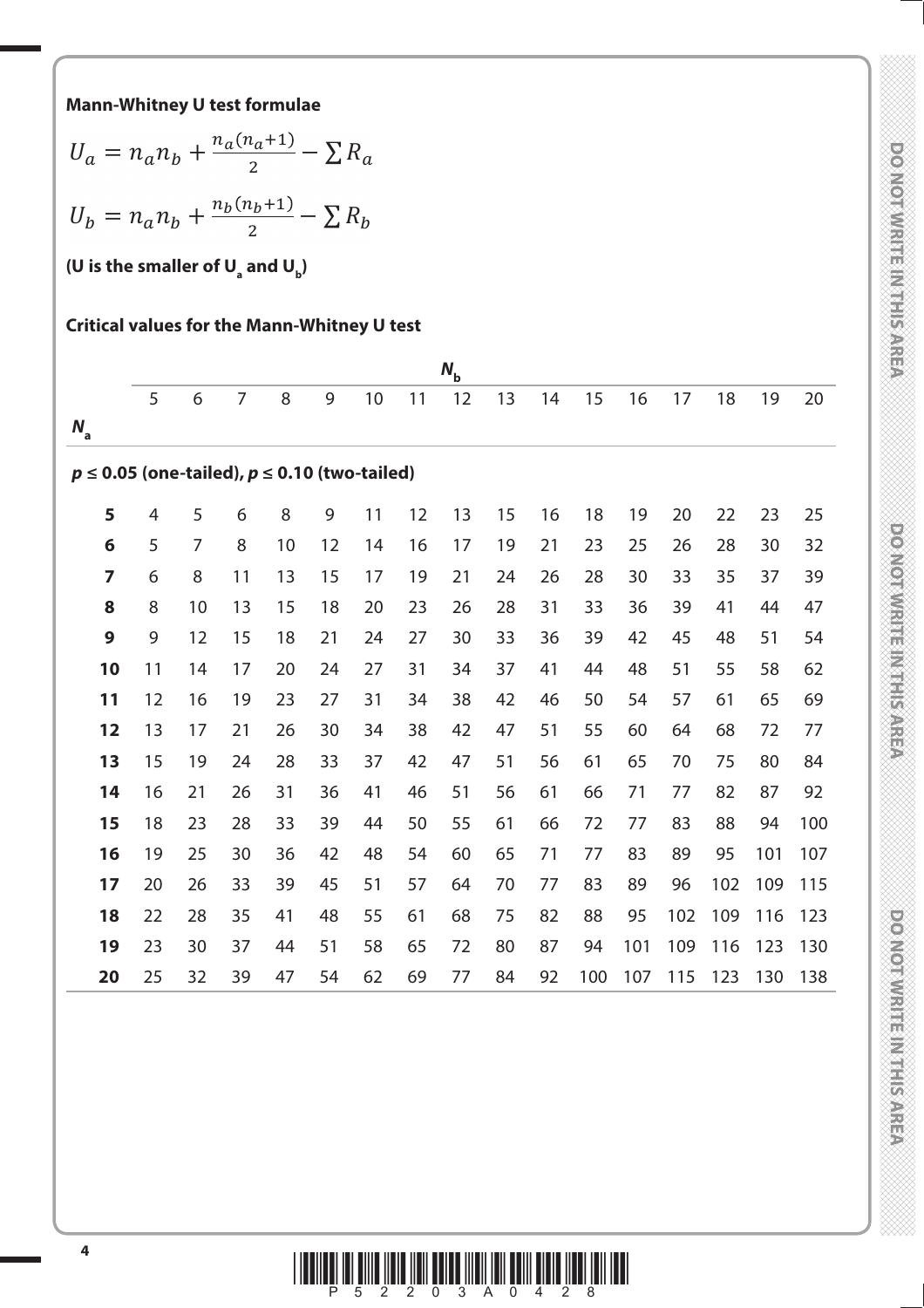|                                                       |                |                |                |                |          |          |          | $N_{\rm b}$ |          |          |          |          |          |          |          |          |
|-------------------------------------------------------|----------------|----------------|----------------|----------------|----------|----------|----------|-------------|----------|----------|----------|----------|----------|----------|----------|----------|
|                                                       | 5              | 6              | $\overline{7}$ | 8              | 9        | 10       | 11       | 12          | 13       | 14       | 15       | 16       | 17       | 18       | 19       | 20       |
| $N_{\rm a}$                                           |                |                |                |                |          |          |          |             |          |          |          |          |          |          |          |          |
|                                                       |                |                |                |                |          |          |          |             |          |          |          |          |          |          |          |          |
| $p \le 0.01$ (one-tailed), $p \le 0.02$ (two-tailed)  |                |                |                |                |          |          |          |             |          |          |          |          |          |          |          |          |
| 5                                                     | 1              | $\overline{2}$ | 3              | 4              | 5        | 6        | 7        | 8           | 9        | 10       | 11       | 12       | 13       | 14       | 15       | 16       |
| 6                                                     | $\overline{2}$ | 3              | $\overline{4}$ | 6              | 7        | 8        | 9        | 11          | 12       | 13       | 15       | 16       | 18       | 19       | 20       | 22       |
| $\overline{7}$                                        | 3              | $\overline{4}$ | 6              | $\overline{7}$ | 9        | 11       | 12       | 14          | 16       | 17       | 19       | 21       | 23       | 24       | 26       | 28       |
| 8                                                     | 4              | 6              | $\overline{7}$ | 9              | 11       | 13       | 15       | 17          | 20       | 22       | 24       | 26       | 28       | 30       | 32       | 34       |
| 9                                                     | 5              | 7              | 9              | 11             | 14       | 16       | 18       | 21          | 23       | 26       | 28       | 31       | 33       | 36       | 38       | 40       |
| 10                                                    | 6              | 8              | 11             | 13             | 16       | 19       | 22       | 24          | 27       | 30       | 33       | 36       | 38       | 41       | 44       | 47       |
| 11                                                    | $\overline{7}$ | 9              | 12             | 15             | 18       | 22       | 25       | 28          | 31       | 34       | 37       | 41       | 44       | 47       | 50       | 53       |
| 12                                                    | 8              | 11             | 14             | 17             | 21       | 24       | 28       | 31          | 35       | 38       | 42       | 46       | 49       | 53       | 56       | 60       |
| 13                                                    | 9              | 12             | 16             | 20             | 23       | 27       | 31       | 35          | 39       | 43       | 47       | 51       | 55       | 59       | 63       | 67       |
| 14<br>15                                              | 10<br>11       | 13<br>15       | 17<br>19       | 22<br>24       | 26<br>28 | 30<br>33 | 34<br>37 | 38<br>42    | 43       | 47<br>51 | 51<br>56 | 56<br>61 | 60<br>66 | 65<br>70 | 69<br>75 | 73<br>80 |
| 16                                                    | 12             | 16             | 21             | 26             | 31       | 36       | 41       | 46          | 47<br>51 | 56       | 61       | 66       | 71       | 76       | 82       | 87       |
| 17                                                    | 13             | 18             | 23             | 28             | 33       | 38       | 44       | 49          | 55       | 60       | 66       | 71       | 77       | 82       | 88       | 93       |
| 18                                                    | 14             | 19             | 24             | 30             | 36       | 41       | 47       | 53          | 59       | 65       | 70       | 76       | 82       | 88       | 94       | 100      |
| 19                                                    | 15             | 20             | 26             | 32             | 38       | 44       | 50       | 56          | 63       | 69       | 75       | 82       | 88       | 94       | 101      | 107      |
| 20                                                    | 16             | 22             | 28             | 34             | 40       | 47       | 53       | 60          | 67       | 73       | 80       | 87       | 93       | 100      | 107      | 114      |
|                                                       |                |                |                |                |          |          |          |             |          |          |          |          |          |          |          |          |
|                                                       |                |                |                |                |          |          |          | $N_{\rm b}$ |          |          |          |          |          |          |          |          |
| N<br>a                                                | 5              | 6              | 7              | 8              | 9        | 10       | 11       | 12          | 13       | 14       | 15       | 16       | 17       | 18       | 19       | 20       |
| $p \le 0.025$ (one-tailed), $p \le 0.05$ (two-tailed) |                |                |                |                |          |          |          |             |          |          |          |          |          |          |          |          |
| 5                                                     | 2              | 3              | 5              | 6              | 7        | 8        | 9        | 11          | 12       | 13       | 14       | 15       | 17       | 18       | 19       | 20       |
| 6                                                     | 3              | 5              | 6              | 8              | 10       | 11       | 13       | 14          | 16       | 17       | 19       | 21       | 22       | 24       | 25       | 27       |
| 7                                                     | 5              | 6              | 8              | 10             | 12       | 14       | 16       | 18          | 20       | 22       | 24       | 26       | 28       | 30       | 32       | 34       |
| 8                                                     | 6              | 8              | 10             | 13             | 15       | 17       | 19       | 22          | 24       | 26       | 29       | 31       | 34       | 36       | 38       | 41       |
| 9                                                     | $\overline{7}$ | 10             | 12             | 15             | 17       | 20       | 23       | 26          | 28       | 31       | 34       | 37       | 39       | 42       | 45       | 48       |
| 10<br>11                                              | 8<br>9         | 11<br>13       | 14<br>16       | 17<br>19       | 20<br>23 | 23<br>26 | 26<br>30 | 29<br>33    | 33<br>37 | 36<br>40 | 39<br>44 | 42<br>47 | 45<br>51 | 48<br>55 | 52<br>58 | 55<br>62 |
| 12                                                    | 11             | 14             | 18             | 22             | 26       | 29       | 33       | 37          | 41       | 45       | 49       | 53       | 57       | 61       | 65       | 69       |
| 13                                                    | 12             | 16             | 20             | 24             | 28       | 33       | 37       | 41          | 45       | 50       | 54       | 59       | 63       | 67       | 72       | 76       |
| 14                                                    | 13             | 17             | 22             | 26             | 31       | 36       | 40       | 45          | 50       | 55       | 59       | 64       | 67       | 74       | 78       | 83       |
| 15                                                    | 14             | 19             | 24             | 29             | 34       | 39       | 44       | 49          | 54       | 59       | 64       | 70       | 75       | 80       | 85       | 90       |
| 16                                                    | 15             | 21             | 26             | 31             | 37       | 42       | 47       | 53          | 59       | 64       | 70       | 75       | 81       | 86       | 92       | 98       |
| 17                                                    | 17             | 22             | 28             | 34             | 39       | 45       | 51       | 57          | 63       | 67       | 75       | 81       | 87       | 93       | 99       | 105      |
| 18                                                    | 18             | 24             | 30             | 36             | 42       | 48       | 55       | 61          | 67       | 74       | 80       | 86       | 93       | 99       | 106      | 112      |
| 19                                                    | 19             | 25             | 32             | 38             | 45       | 52       | 58       | 65          | 72       | 78       | 85       | 92       | 99       | 106      | 113      | 119      |
| 20                                                    | 20             | 27             | 34             | 41             | 48       | 55       | 62       | 69          | 76       | 83       | 90       | 98       | 105      | 112      | 119      | 127      |

**DONOTWRITE IN THIS AREA** 

**PONOTWEIGHTMTHIS AREA** 

**DONOTWRITEIN THIS AREA** 

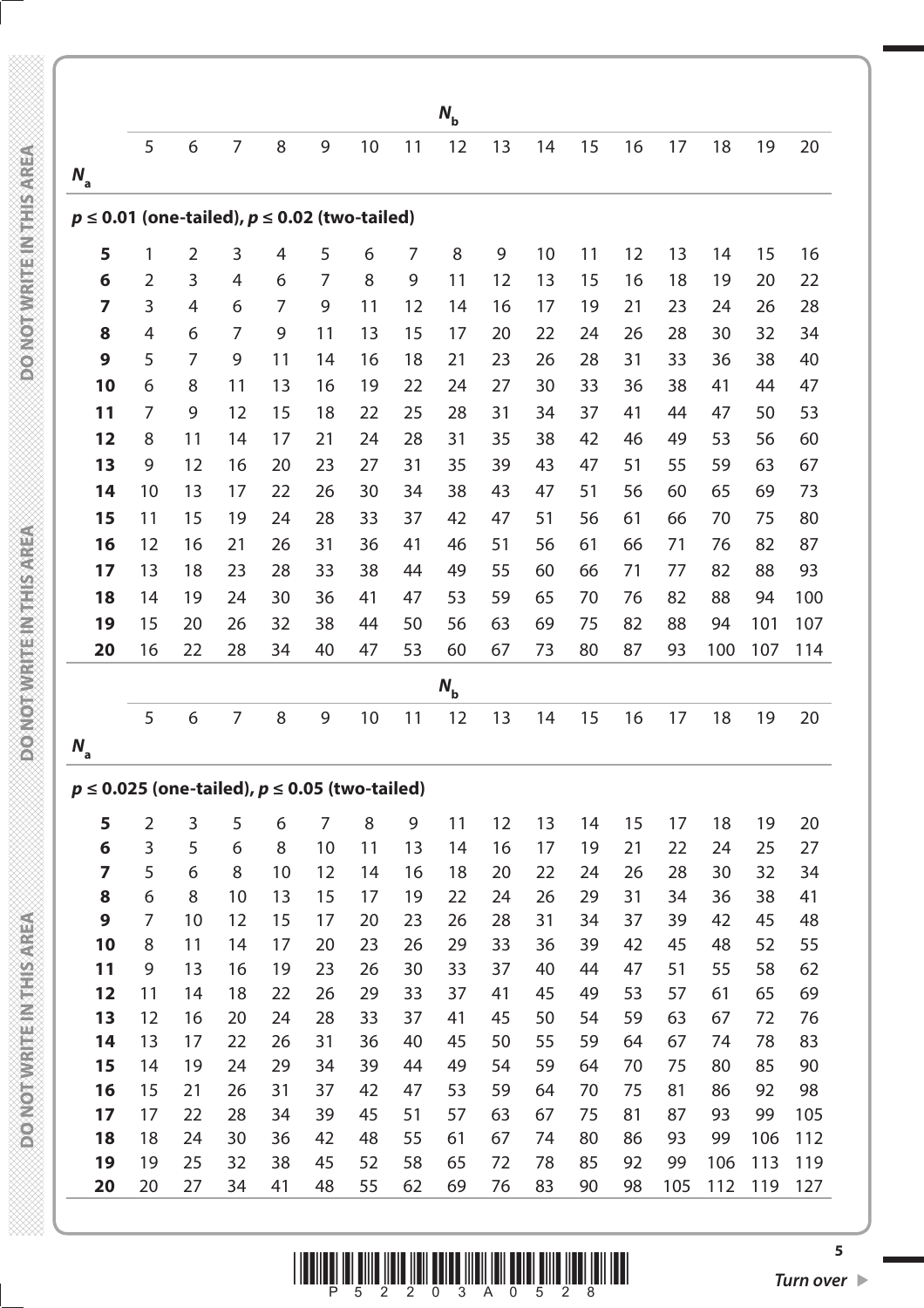|             |                                                       |                |                |                |                |    |                | $N_{\rm b}$ |                |    |    |    |    |    |    |     |
|-------------|-------------------------------------------------------|----------------|----------------|----------------|----------------|----|----------------|-------------|----------------|----|----|----|----|----|----|-----|
|             | 5                                                     | 6              | $\overline{7}$ | 8              | 9              | 10 | 11             | 12          | 13             | 14 | 15 | 16 | 17 | 18 | 19 | 20  |
| $N_{\rm a}$ |                                                       |                |                |                |                |    |                |             |                |    |    |    |    |    |    |     |
|             | $p \le 0.005$ (one-tailed), $p \le 0.01$ (two-tailed) |                |                |                |                |    |                |             |                |    |    |    |    |    |    |     |
| 5           | $\mathbf 0$                                           | 1              | 1              | $\overline{2}$ | 3              | 4  | 5              | 6           | $\overline{7}$ | 7  | 8  | 9  | 10 | 11 | 12 | 13  |
| 6           | 1                                                     | $\overline{2}$ | 3              | 4              | 5              | 6  | $\overline{7}$ | 9           | 10             | 11 | 12 | 13 | 15 | 16 | 17 | 18  |
| 7           | 1                                                     | 3              | $\overline{4}$ | 6              | $\overline{7}$ | 9  | 10             | 12          | 13             | 15 | 16 | 18 | 19 | 21 | 22 | 24  |
| 8           | $\overline{2}$                                        | 4              | 6              | $\overline{7}$ | 9              | 11 | 13             | 15          | 17             | 18 | 20 | 22 | 24 | 26 | 28 | 30  |
| 9           | 3                                                     | 5              | $\overline{7}$ | 9              | 11             | 13 | 16             | 18          | 20             | 22 | 24 | 27 | 29 | 31 | 33 | 36  |
| 10          | 4                                                     | 6              | 9              | 11             | 13             | 16 | 18             | 21          | 24             | 26 | 29 | 31 | 34 | 37 | 39 | 42  |
| 11          | 5                                                     | 7              | 10             | 13             | 16             | 18 | 21             | 24          | 27             | 30 | 33 | 36 | 39 | 42 | 45 | 48  |
| 12          | 6                                                     | 9              | 12             | 15             | 18             | 21 | 24             | 27          | 31             | 34 | 37 | 41 | 44 | 47 | 51 | 54  |
| 13          | 7                                                     | 10             | 13             | 17             | 20             | 24 | 27             | 31          | 34             | 38 | 42 | 45 | 49 | 53 | 56 | 60  |
| 14          | 7                                                     | 11             | 15             | 18             | 22             | 26 | 30             | 34          | 38             | 42 | 46 | 50 | 54 | 58 | 63 | 67  |
| 15          | 8                                                     | 12             | 16             | 20             | 24             | 29 | 33             | 37          | 42             | 46 | 51 | 55 | 60 | 64 | 69 | 73  |
| 16          | 9                                                     | 13             | 18             | 22             | 27             | 31 | 36             | 41          | 45             | 50 | 55 | 60 | 65 | 70 | 74 | 79  |
| 17          | 10                                                    | 15             | 19             | 24             | 29             | 34 | 39             | 44          | 49             | 54 | 60 | 65 | 70 | 75 | 81 | 86  |
| 18          | 11                                                    | 16             | 21             | 26             | 31             | 37 | 42             | 47          | 53             | 58 | 64 | 70 | 75 | 81 | 87 | 92  |
| 19          | 12                                                    | 17             | 22             | 28             | 33             | 39 | 45             | 51          | 56             | 63 | 69 | 74 | 81 | 87 | 93 | 99  |
| 20          | 13                                                    | 18             | 24             | 30             | 36             | 42 | 48             | 54          | 60             | 67 | 73 | 79 | 86 | 92 | 99 | 105 |

**The calculated value must be equal to or less than the critical value in this table for significance to be shown.**



**DOOMAGEMALISMS**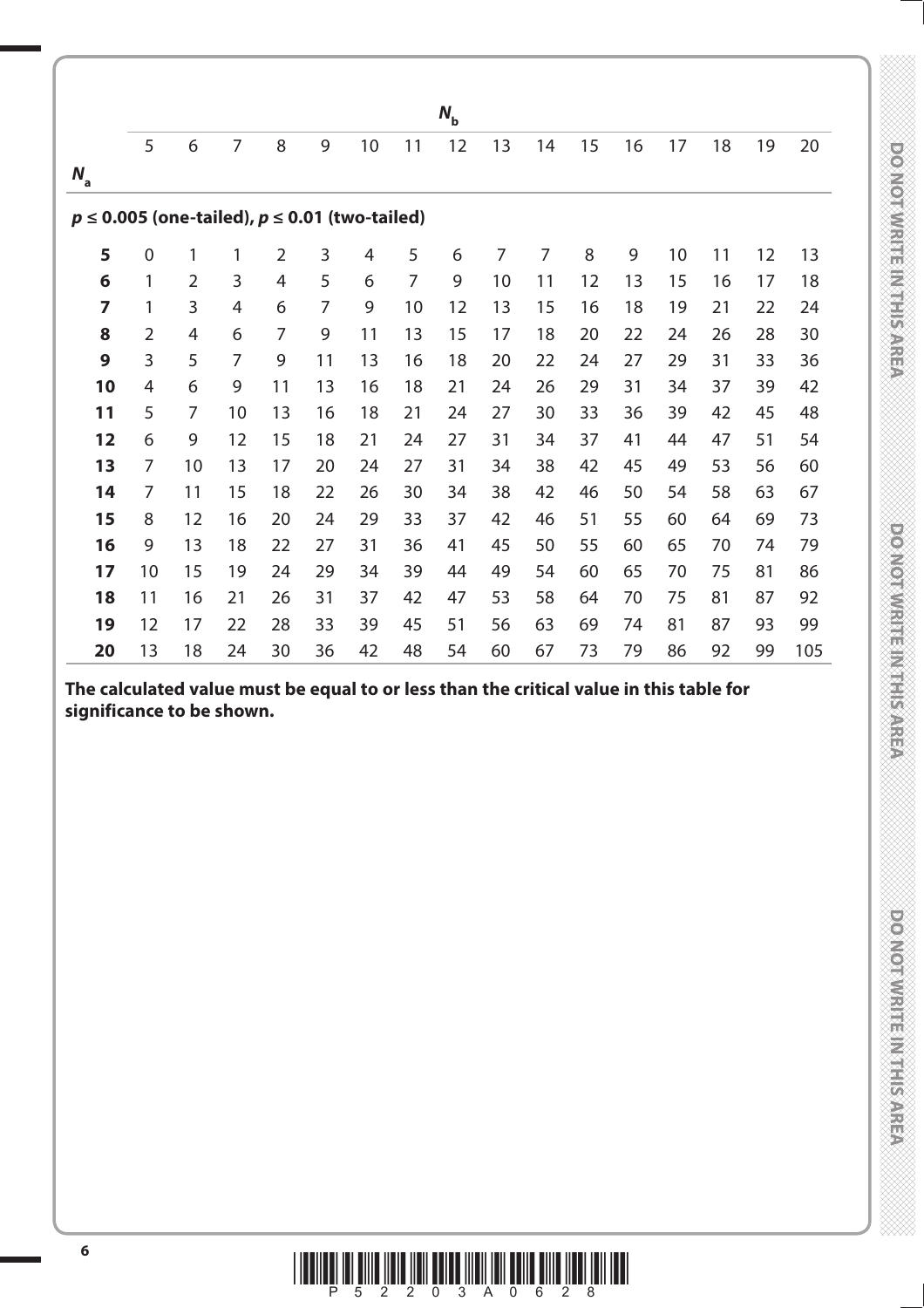#### **Wilcoxon Signed Ranks test process**

- Calculate the difference between two scores by taking one from the other
- Rank the differences giving the smallest difference Rank 1

 Note: do not rank any differences of 0 and when adding the number of scores, do not count those with a difference of 0, and ignore the signs when calculating the difference

- Add up the ranks for positive differences
- Add up the ranks for negative differences
- T is the figure that is the smallest when the ranks are totalled (may be positive or negative)

**Level of significance for a one-tailed test**

• N is the number of scores left, ignore those with 0 difference

#### **Critical values for the Wilcoxon Signed Ranks test**

|       |      | Level of significance for a one-taned test  |      |
|-------|------|---------------------------------------------|------|
|       | 0.05 | 0.025                                       | 0.01 |
|       |      | Level of significance for a two-tailed test |      |
| n     | 0.1  | 0.05                                        | 0.02 |
| $N=5$ |      |                                             |      |
| 6     | 2    |                                             |      |
| 7     | 3    | 2                                           | O    |
| 8     | 5    | 3                                           |      |
| 9     | 8    | 5                                           | 3    |
| 10    | 11   | 8                                           | 5    |
| 11    | 13   | 10                                          |      |
| 12    | 17   | 13                                          | 9    |

**The calculated value must be equal to or less than the critical value in this table for significance to be shown.**



**7**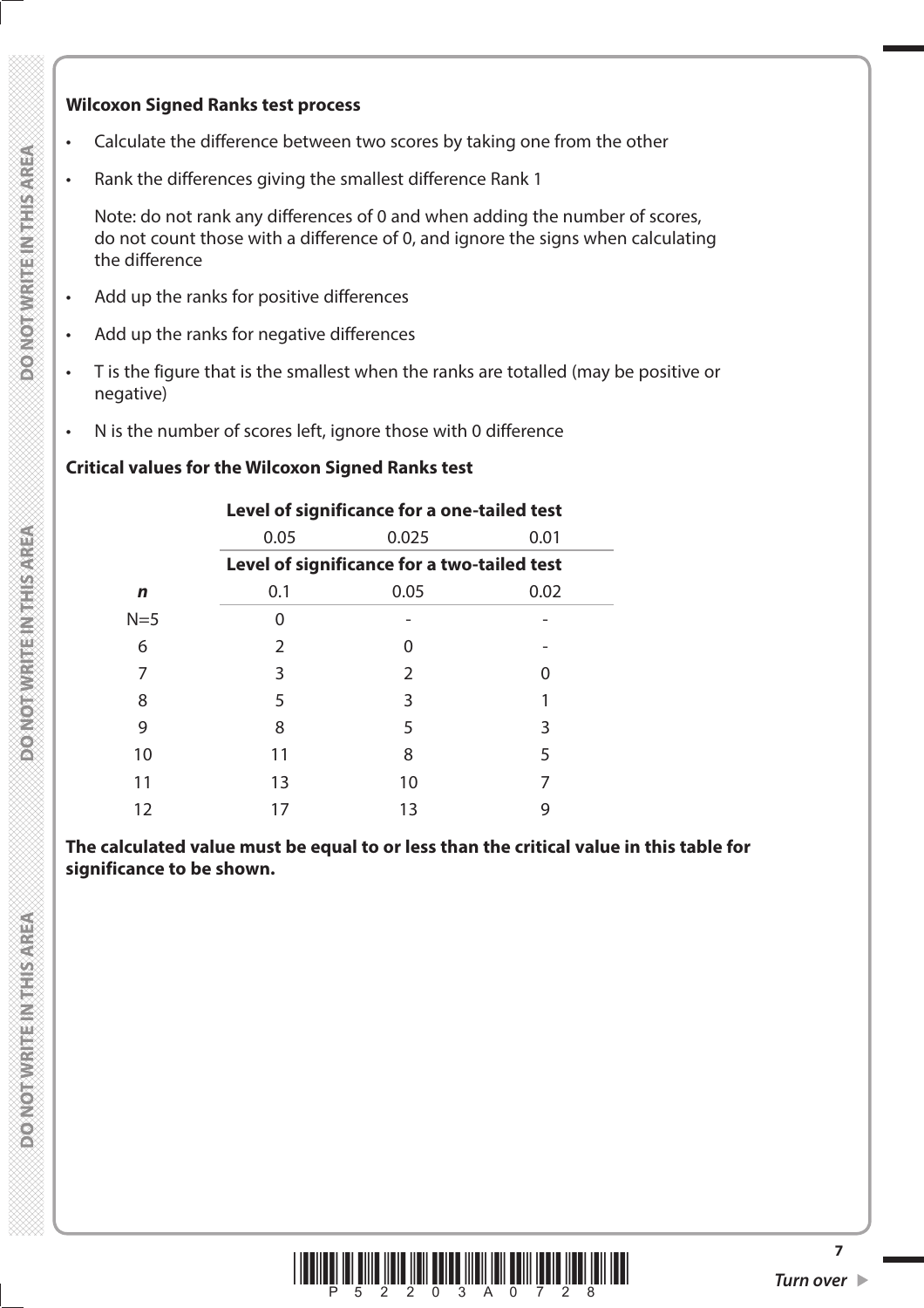|              | <b>Answer ALL questions.</b>                                                                                                                                                                                                                                                                       |     |
|--------------|----------------------------------------------------------------------------------------------------------------------------------------------------------------------------------------------------------------------------------------------------------------------------------------------------|-----|
|              | <b>SECTION A: RESEARCH METHODS</b>                                                                                                                                                                                                                                                                 |     |
| $\mathbf{1}$ | The iPhone Effect                                                                                                                                                                                                                                                                                  |     |
|              | Researchers wanted to investigate whether the presence of mobile phones influences<br>the quality of in-person social interactions. In a field experiment, 100 pairs of<br>participants were observed during the course of a 10-minute conversation.                                               |     |
|              | The researchers recorded whether participants placed a mobile phone on the table<br>or held it in their hand. The researchers measured the level of connectedness and<br>empathetic concern at the end of the conversation for those with a mobile phone<br>present and those where it was absent. |     |
|              | (Source: adapted from Mirsa et al. (1999))                                                                                                                                                                                                                                                         |     |
|              | (a) State a two-tailed (non-directional) hypothesis for the iPhone effect study.                                                                                                                                                                                                                   | (2) |
|              |                                                                                                                                                                                                                                                                                                    |     |
|              | (b) Explain why the experimental/research design used in the iPhone effect study<br>was appropriate.                                                                                                                                                                                               | (2) |
|              |                                                                                                                                                                                                                                                                                                    |     |
|              |                                                                                                                                                                                                                                                                                                    |     |
|              |                                                                                                                                                                                                                                                                                                    |     |
|              |                                                                                                                                                                                                                                                                                                    |     |
|              |                                                                                                                                                                                                                                                                                                    |     |

**DOMOTWRITEIN/SHEAREA** 

DONOTWRITE IN THIS AREA

**DO NOTWRITE INTERNATION** 

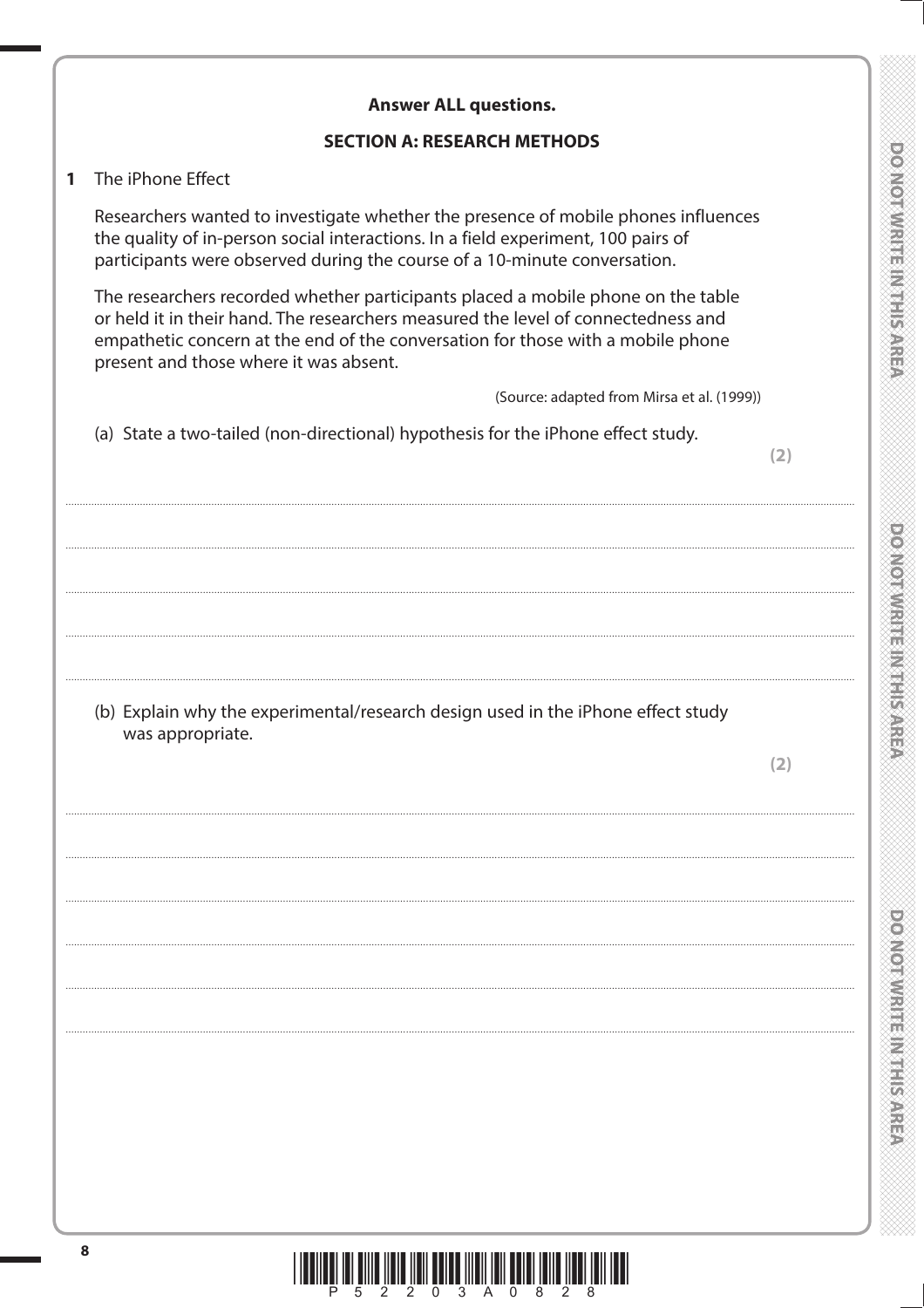|               |                                                                                                                                                                                                                                                  | (2) |
|---------------|--------------------------------------------------------------------------------------------------------------------------------------------------------------------------------------------------------------------------------------------------|-----|
|               |                                                                                                                                                                                                                                                  |     |
|               |                                                                                                                                                                                                                                                  |     |
|               |                                                                                                                                                                                                                                                  |     |
|               |                                                                                                                                                                                                                                                  |     |
|               |                                                                                                                                                                                                                                                  |     |
|               |                                                                                                                                                                                                                                                  |     |
|               |                                                                                                                                                                                                                                                  |     |
|               |                                                                                                                                                                                                                                                  |     |
| concern).     | (d) To measure connectedness and empathetic concern ranked scale questions were<br>used where 1 indicated not close (connectedness) or no concern (empathetic<br>concern) and 7 indicated very close (connectedness) or high concern (empathetic |     |
|               | Explain two weaknesses of using ranked scale questions in the iPhone                                                                                                                                                                             |     |
| effect study. |                                                                                                                                                                                                                                                  |     |
|               |                                                                                                                                                                                                                                                  | (4) |
|               |                                                                                                                                                                                                                                                  |     |
|               |                                                                                                                                                                                                                                                  |     |
|               |                                                                                                                                                                                                                                                  |     |
|               |                                                                                                                                                                                                                                                  |     |
|               |                                                                                                                                                                                                                                                  |     |
|               |                                                                                                                                                                                                                                                  |     |
|               |                                                                                                                                                                                                                                                  |     |
|               |                                                                                                                                                                                                                                                  |     |
|               |                                                                                                                                                                                                                                                  |     |
|               |                                                                                                                                                                                                                                                  |     |
|               |                                                                                                                                                                                                                                                  |     |
|               |                                                                                                                                                                                                                                                  |     |
|               |                                                                                                                                                                                                                                                  |     |
|               |                                                                                                                                                                                                                                                  |     |
|               |                                                                                                                                                                                                                                                  |     |
|               |                                                                                                                                                                                                                                                  |     |
|               |                                                                                                                                                                                                                                                  |     |
|               |                                                                                                                                                                                                                                                  |     |

**DO NOT WRITE INTHIS AREA** 

**DOMOTWRITEIN THIS AREA**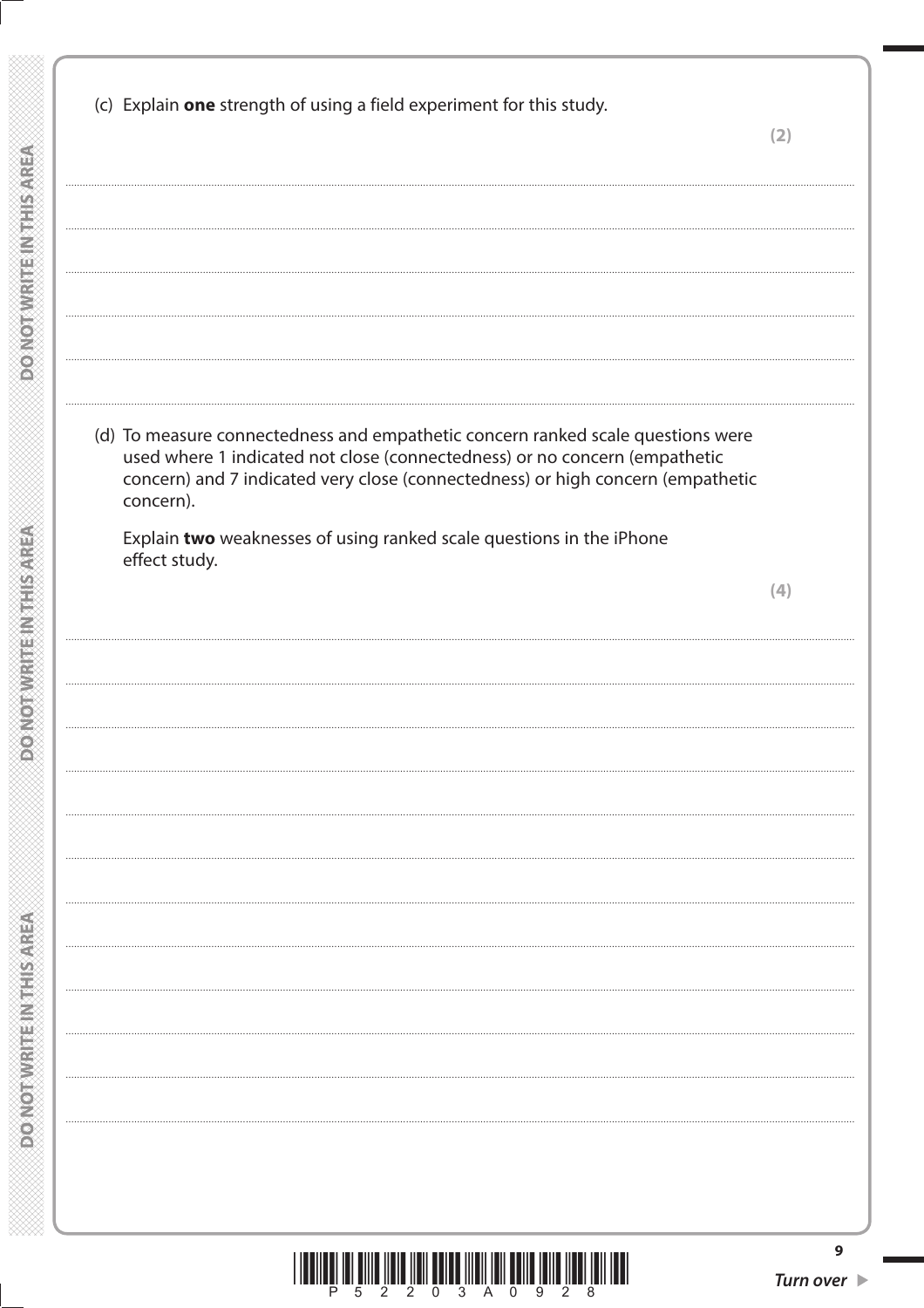|                    |      | <b>Mobile phone</b><br>present |      | <b>Mobile phone</b><br>absent |
|--------------------|------|--------------------------------|------|-------------------------------|
|                    | Mean | Standard<br>deviation          | Mean | Standard<br>deviation         |
| Empathetic concern | 3.54 | 0.91                           | 5.85 | 0.66                          |
| Connectedness      | 5.05 | 0.76                           | 5.36 | 0.64                          |

#### **Table 1**

Analyse the data in Table 1 to explain three conclusions that the researchers might draw from these results.

 $(6)$ 

## Conclusion 1

# Conclusion 2

Conclusion 3

poworwisms risk swap

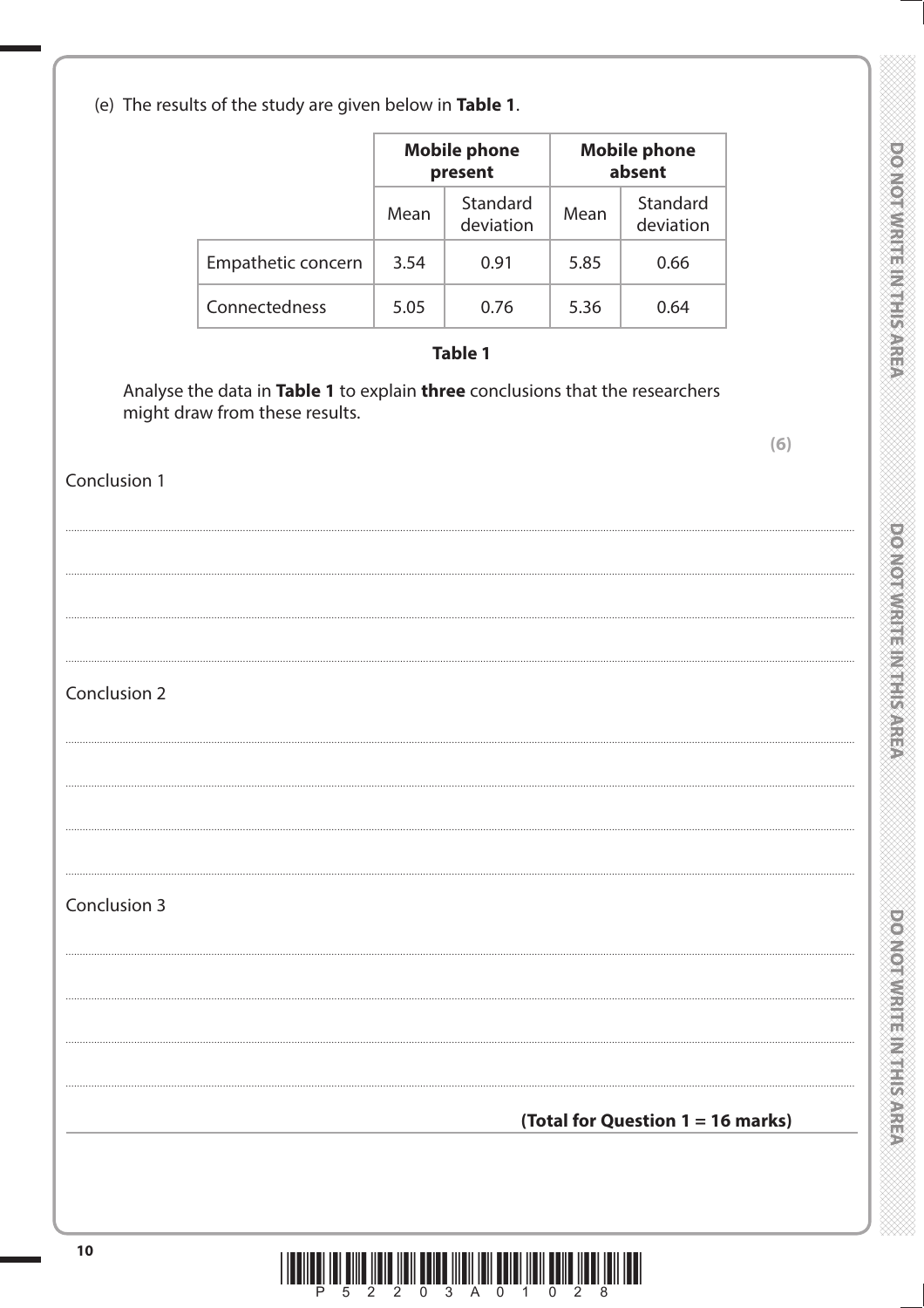**BLANK PAGE**

**QUESTION 2 BEGINS ON THE NEXT PAGE.**

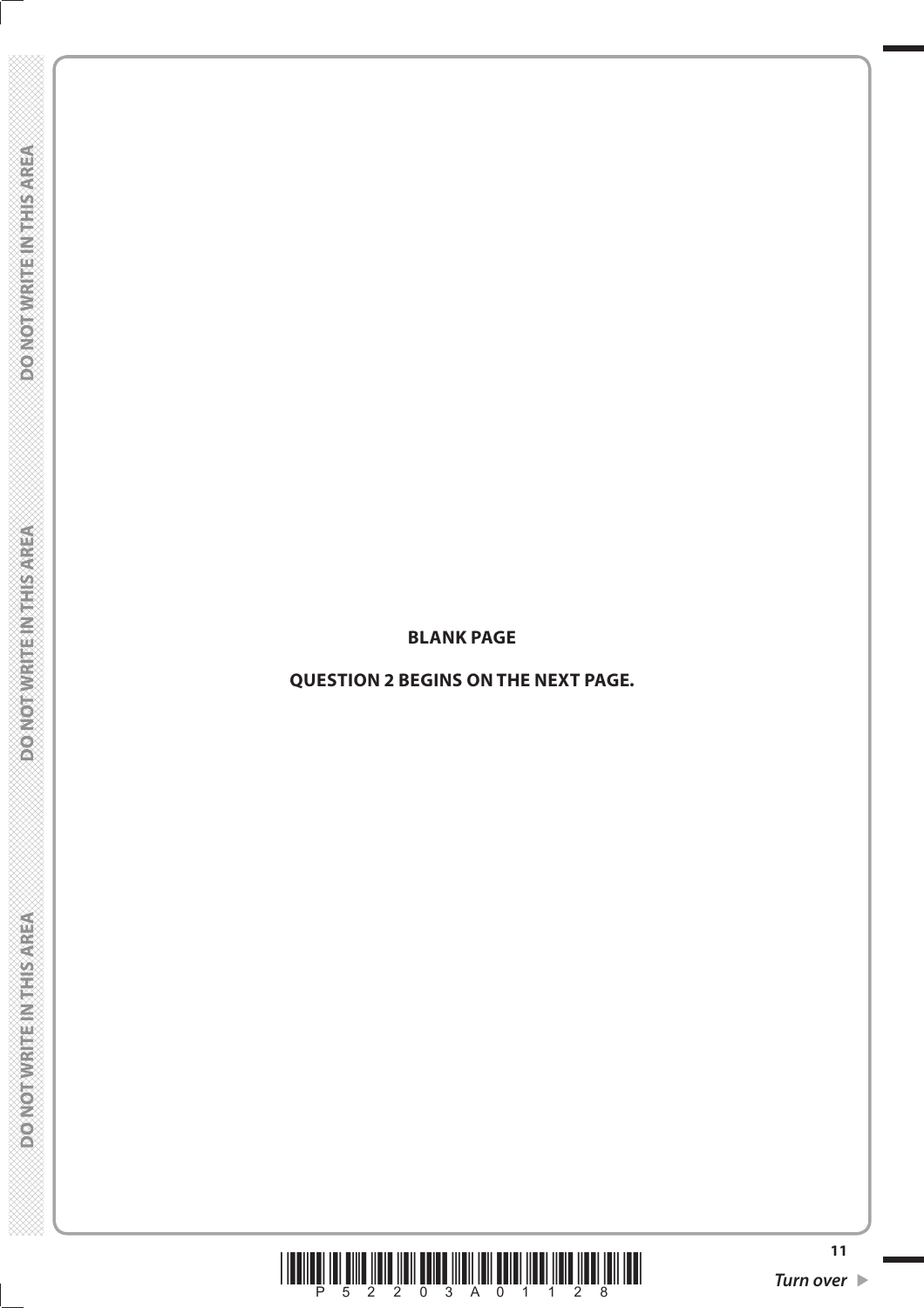| $\overline{2}$ | Researchers wanted to test the effect of prenatal alcohol exposure on the development<br>of the hippocampus in the brain. They administered repeated 1g/kg doses of pure<br>alcohol (ethanol) in a nutritionally adequate liquid diet to pregnant rats. Control<br>groups were fed the same liquid diet except for the substitution of sucrose (sugar) for<br>pure alcohol (ethanol). |     |
|----------------|---------------------------------------------------------------------------------------------------------------------------------------------------------------------------------------------------------------------------------------------------------------------------------------------------------------------------------------------------------------------------------------|-----|
|                | The brains of 60-day-old offspring were investigated and those that were exposed to<br>alcohol were found to have 20% fewer hippocampal cells compared to the control<br>groups. Prenatal exposure to pure alcohol (ethanol) permanently reduced the<br>number of hippocampal neurones without altering physical growth.                                                              |     |
|                | (Source: adapted from Barnes and Walker (1981))                                                                                                                                                                                                                                                                                                                                       |     |
|                | (a) Explain <b>one</b> practical application of the above study.                                                                                                                                                                                                                                                                                                                      |     |
|                |                                                                                                                                                                                                                                                                                                                                                                                       | (2) |
|                |                                                                                                                                                                                                                                                                                                                                                                                       |     |
|                |                                                                                                                                                                                                                                                                                                                                                                                       |     |
|                | (b) Justify whether the use of animals in this study was appropriate.                                                                                                                                                                                                                                                                                                                 | (6) |
|                |                                                                                                                                                                                                                                                                                                                                                                                       |     |
|                |                                                                                                                                                                                                                                                                                                                                                                                       |     |
|                |                                                                                                                                                                                                                                                                                                                                                                                       |     |
|                |                                                                                                                                                                                                                                                                                                                                                                                       |     |
|                |                                                                                                                                                                                                                                                                                                                                                                                       |     |
|                |                                                                                                                                                                                                                                                                                                                                                                                       |     |

DOMOTWRITEINTHIS AREA

DO NOTWRITE MITHIS AREA

DO NOTWRITE IN THIS AREA

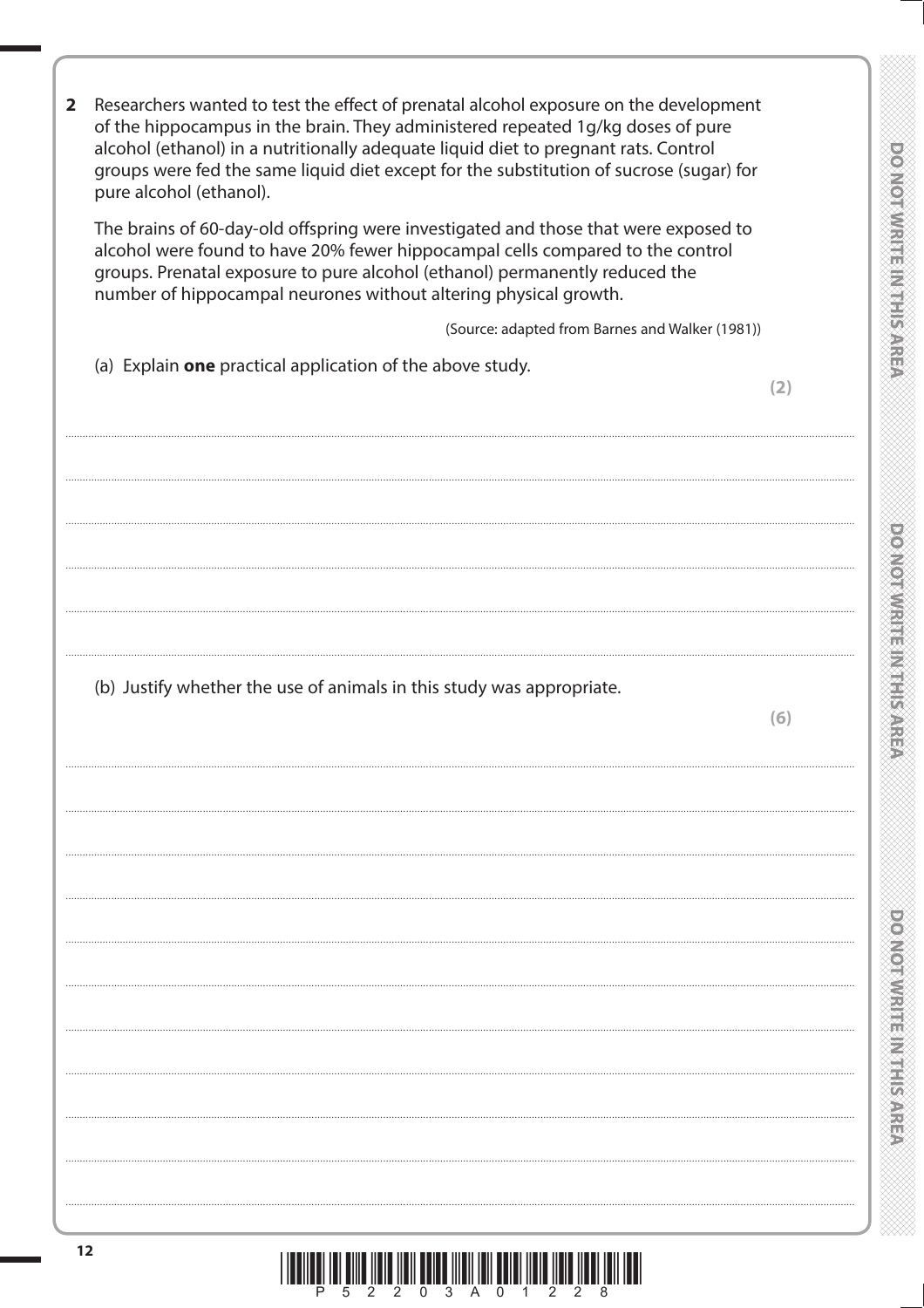| <b>DO NOTHING HEIMALOWOO</b>        |                                       |
|-------------------------------------|---------------------------------------|
|                                     |                                       |
|                                     |                                       |
|                                     |                                       |
|                                     |                                       |
|                                     |                                       |
|                                     |                                       |
|                                     |                                       |
|                                     |                                       |
|                                     |                                       |
|                                     |                                       |
|                                     |                                       |
|                                     |                                       |
|                                     |                                       |
|                                     |                                       |
|                                     |                                       |
|                                     |                                       |
|                                     |                                       |
|                                     |                                       |
|                                     |                                       |
|                                     |                                       |
|                                     |                                       |
|                                     |                                       |
|                                     |                                       |
|                                     |                                       |
|                                     |                                       |
|                                     |                                       |
|                                     |                                       |
|                                     |                                       |
|                                     |                                       |
|                                     |                                       |
|                                     |                                       |
|                                     |                                       |
|                                     |                                       |
| <b>CERTIFICATE IN ESPAÑONICO</b>    |                                       |
|                                     |                                       |
|                                     |                                       |
|                                     |                                       |
|                                     |                                       |
|                                     |                                       |
|                                     |                                       |
|                                     |                                       |
|                                     |                                       |
|                                     |                                       |
|                                     |                                       |
|                                     |                                       |
|                                     |                                       |
|                                     |                                       |
|                                     |                                       |
|                                     |                                       |
|                                     |                                       |
|                                     |                                       |
| <b>REPARENT PROPERTY MONOGONICO</b> |                                       |
|                                     | (Total for Question 2 = 8 marks)      |
|                                     |                                       |
|                                     |                                       |
|                                     | <b>TOTAL FOR SECTION A = 24 MARKS</b> |
|                                     |                                       |
|                                     |                                       |
|                                     |                                       |
|                                     |                                       |
|                                     |                                       |
|                                     |                                       |
|                                     |                                       |
|                                     |                                       |
|                                     |                                       |
|                                     |                                       |
|                                     |                                       |
|                                     |                                       |
|                                     |                                       |
|                                     |                                       |
|                                     | 13                                    |
|                                     |                                       |
|                                     | Turn over $\blacktriangleright$       |
|                                     |                                       |
|                                     |                                       |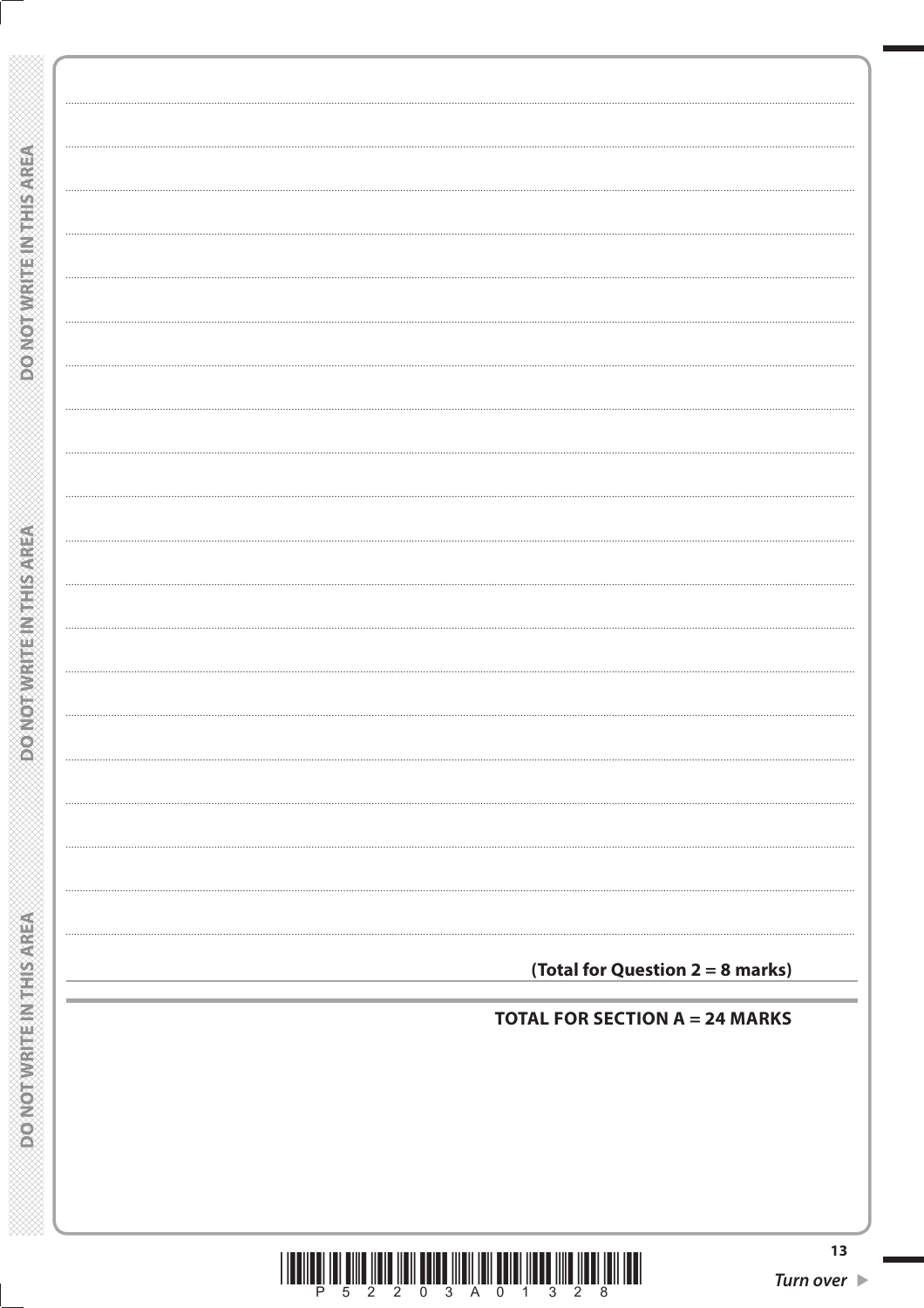# **DO NOINVERTIME IN STREET**

# **SECTION B: REVIEW OF STUDIES**

#### **3** Superman vs The Joker

 Playing computer video games is a very popular pastime, which has been suggested to have an influence on human behaviour. The characters within the games may encourage people to act in particular ways after engaging with the game for a period of time.

 To assess the influence of computer video game characters on behaviour researchers recruited the help of 60 students aged 17 to 37 years old. The participants were divided into two groups where they played a violent computer video game as either Superman (a hero) or The Joker (a villain). Those assigned as Superman (a hero) had to protect another character from threats (prosocial behaviour) whereas those assigned as The Joker (a villain) had to attack another character (antisocial behaviour).

 After 15 minutes participants were thanked and they left the laboratory where an apparently lost letter was lying on the floor. Researchers noted the number of participants who posted the letter in a postbox, which was close by, and those who ignored the letter. Those who posted the letter were considered to be acting in a prosocial manner whereas those who ignored the letter did not act prosocially.

(Source: adapted from Happ, 2013))

(a) The results of the Superman vs The Joker study are given below in **Table 2**.

|                         | <b>Superman (hero)</b> | The Joker (villain) |
|-------------------------|------------------------|---------------------|
| Pick up and post letter | 14                     |                     |
| Ignore letter           | 16                     | 24                  |

#### **Table 2**

The researchers carried out a chi-squared  $(\chi^2)$  test and found an observed value of 4.8 for a 5% level of significance with a one-tailed test.

 Explain what this shows in terms of prosocial behaviour for those assigned to play as either Superman (hero) or The Joker (villain).

....................................................................................................................................................................................................................................................................................

....................................................................................................................................................................................................................................................................................

....................................................................................................................................................................................................................................................................................

....................................................................................................................................................................................................................................................................................

**(2)** 

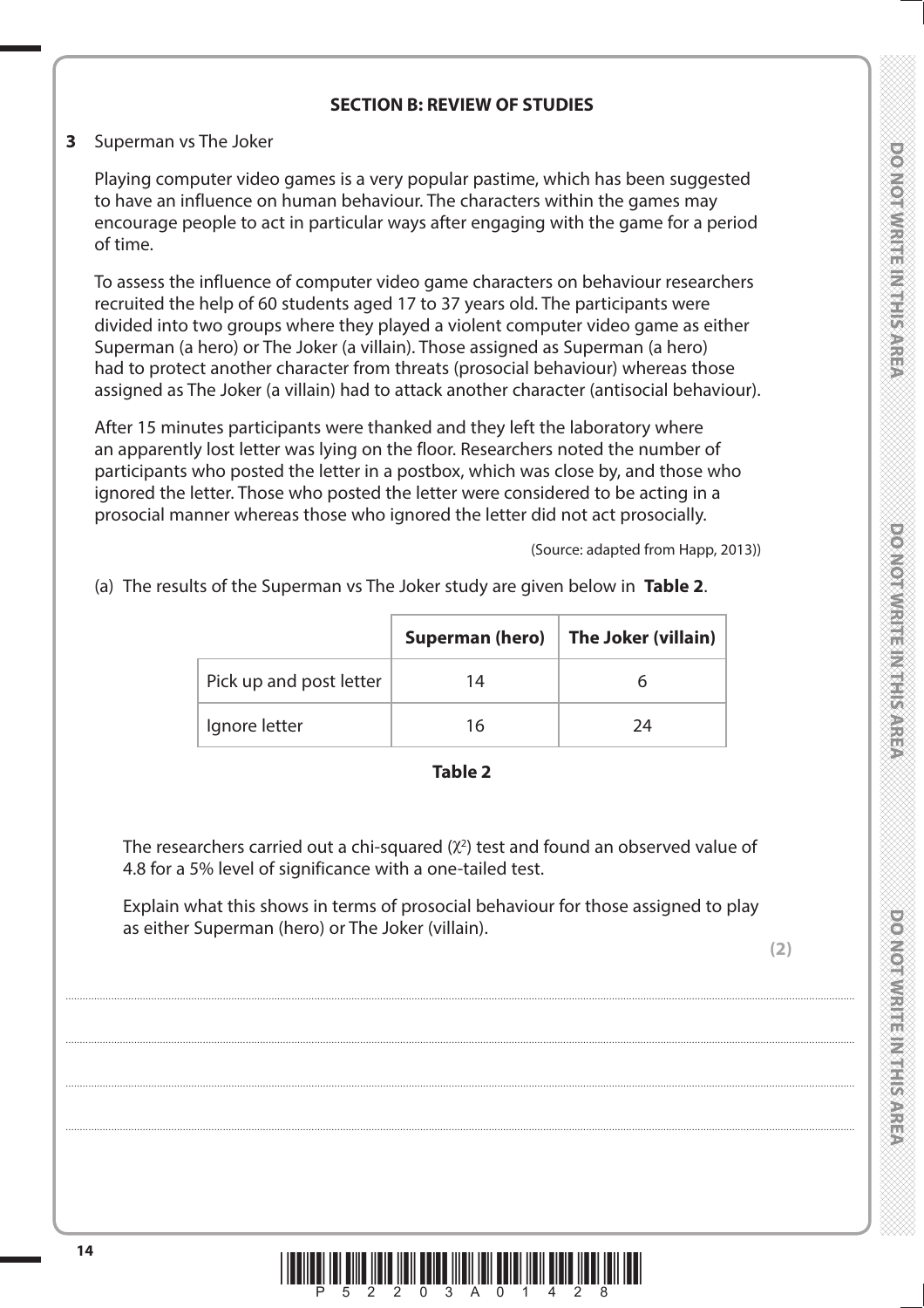|                                 | (b) Explain how useful social learning theory could be in accounting for the findings<br>of the Superman vs The Joker study. |     |
|---------------------------------|------------------------------------------------------------------------------------------------------------------------------|-----|
|                                 |                                                                                                                              | (6) |
| <b>DOANOT WRITEIN THIS AREA</b> |                                                                                                                              |     |
|                                 |                                                                                                                              |     |
|                                 |                                                                                                                              |     |
|                                 |                                                                                                                              |     |
|                                 | $\cdots$                                                                                                                     |     |
|                                 |                                                                                                                              |     |
|                                 |                                                                                                                              |     |
|                                 |                                                                                                                              |     |
|                                 |                                                                                                                              |     |
| <b>PORTHERN PRINTED VIOLAGE</b> |                                                                                                                              |     |
|                                 | $\cdots$                                                                                                                     |     |
|                                 |                                                                                                                              |     |
|                                 |                                                                                                                              |     |
|                                 |                                                                                                                              |     |
|                                 |                                                                                                                              |     |
|                                 |                                                                                                                              |     |
|                                 |                                                                                                                              |     |
|                                 |                                                                                                                              |     |
|                                 |                                                                                                                              |     |
|                                 |                                                                                                                              |     |
|                                 |                                                                                                                              |     |
|                                 |                                                                                                                              |     |
|                                 |                                                                                                                              |     |
| <b>DONOTWRITEIN THIS AREA</b>   |                                                                                                                              |     |
|                                 |                                                                                                                              |     |
|                                 |                                                                                                                              |     |
|                                 |                                                                                                                              | 15  |

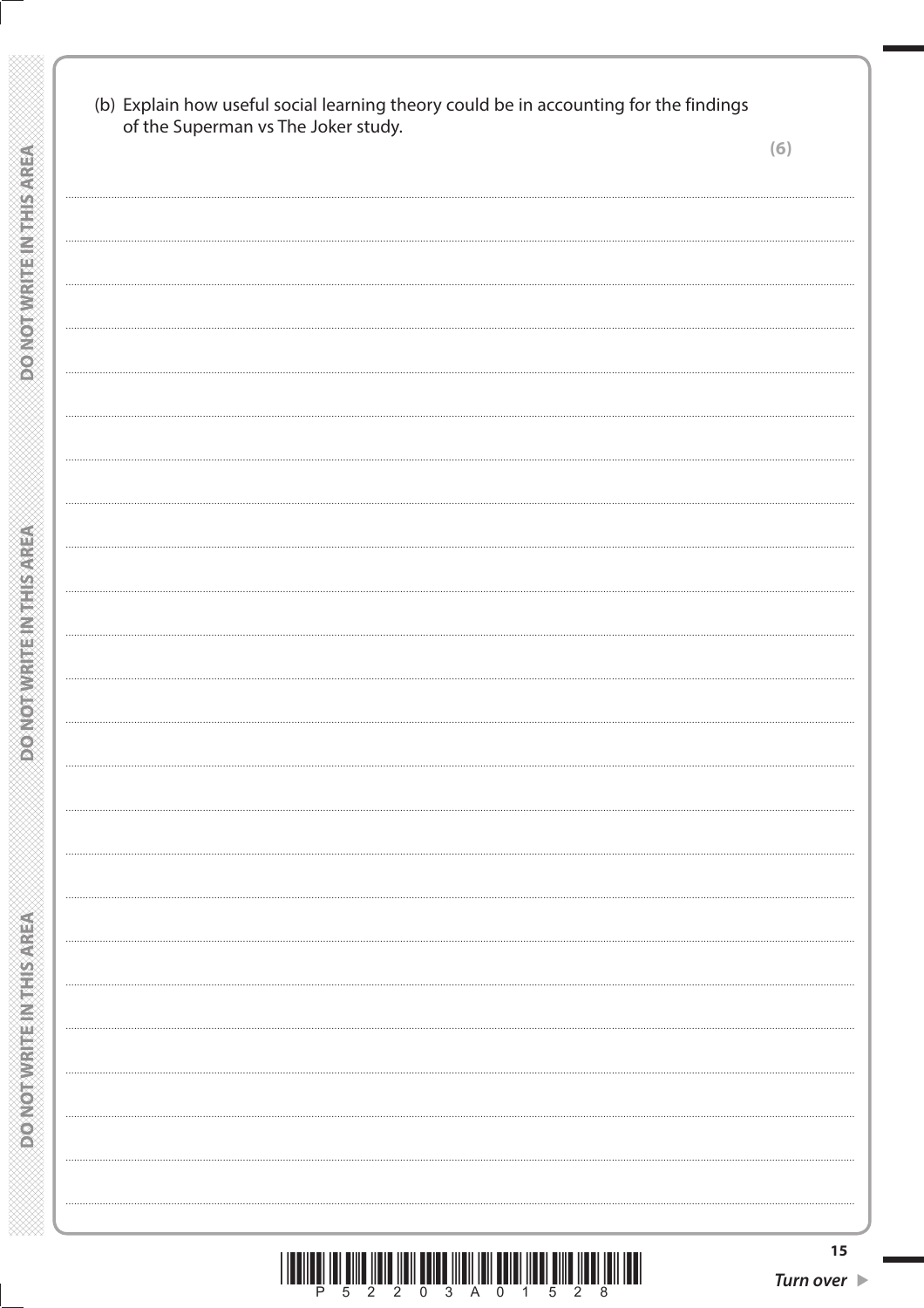|            | í      |
|------------|--------|
|            |        |
|            | ÿ      |
|            |        |
|            | Ş      |
| È          | Ş      |
|            |        |
|            | Ï      |
|            |        |
| Ś          | 5      |
|            |        |
| j          | š      |
|            |        |
|            | ì      |
|            |        |
|            | š      |
|            | ì      |
|            |        |
|            | Š      |
|            |        |
|            | 8      |
| c          |        |
|            | 5      |
| يمت        | S      |
|            |        |
|            | S      |
| É          |        |
|            | S      |
|            |        |
|            | 5      |
|            |        |
|            | 5      |
|            |        |
|            | š      |
| ă          | š      |
| نبعد<br>í  |        |
|            |        |
| ₩          |        |
|            | l      |
|            |        |
|            |        |
|            | 5      |
|            |        |
| 'n         | ì      |
|            |        |
|            | ì      |
| a<br>í     |        |
|            | ì      |
| ۰          | I<br>í |
|            |        |
| ₹<br>j     |        |
|            |        |
|            |        |
|            |        |
| ≚<br>è     |        |
|            |        |
|            |        |
| ٦<br>ŕ     |        |
| i          |        |
|            |        |
| ı<br>ينبرة |        |
|            |        |
| м          |        |
|            |        |
|            |        |
|            |        |
|            |        |
|            |        |
| g<br>ä     |        |
| ä          |        |
|            |        |
| ٦          |        |
| ¢          |        |
|            |        |
|            |        |
|            |        |
| ì          |        |
|            |        |
| Ď<br>ì     |        |
|            |        |
|            |        |
|            |        |
|            |        |
|            |        |
|            |        |
|            |        |

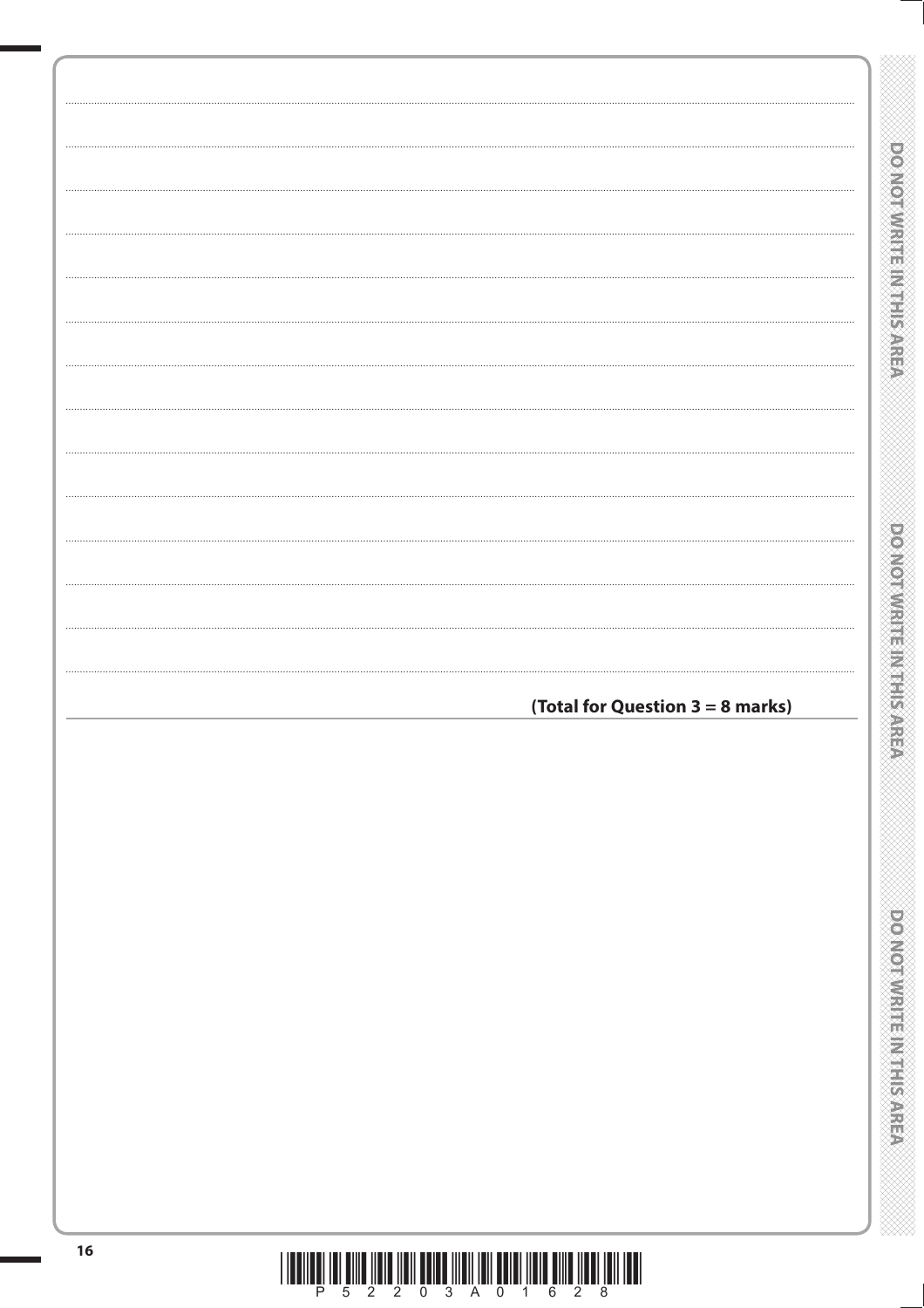| 4 | Psychology is the scientific study of the human mind and behaviour. The findings<br>of psychological research have been used to help solve major problems across the<br>world. However, it has been suggested that the findings of psychological research<br>may have cultural and gender issues. |      |
|---|---------------------------------------------------------------------------------------------------------------------------------------------------------------------------------------------------------------------------------------------------------------------------------------------------|------|
|   | Evaluate the cultural and gender issues of Sherif et al. (1954/1961) and Rosenhan<br>(1973), with reference to their methods and implications for the real world.                                                                                                                                 | (16) |
|   |                                                                                                                                                                                                                                                                                                   |      |
|   |                                                                                                                                                                                                                                                                                                   |      |
|   |                                                                                                                                                                                                                                                                                                   |      |
|   |                                                                                                                                                                                                                                                                                                   |      |
|   |                                                                                                                                                                                                                                                                                                   |      |
|   |                                                                                                                                                                                                                                                                                                   |      |
|   |                                                                                                                                                                                                                                                                                                   |      |
|   |                                                                                                                                                                                                                                                                                                   |      |
|   |                                                                                                                                                                                                                                                                                                   |      |
|   |                                                                                                                                                                                                                                                                                                   |      |
|   |                                                                                                                                                                                                                                                                                                   |      |
|   |                                                                                                                                                                                                                                                                                                   |      |
|   |                                                                                                                                                                                                                                                                                                   |      |
|   |                                                                                                                                                                                                                                                                                                   |      |
|   |                                                                                                                                                                                                                                                                                                   | 17   |

**DOMOT WRITEIN THIS AREA** 

**DO NOTWATE INTHISINER** 

**ASRET MATERIALISM DO OC**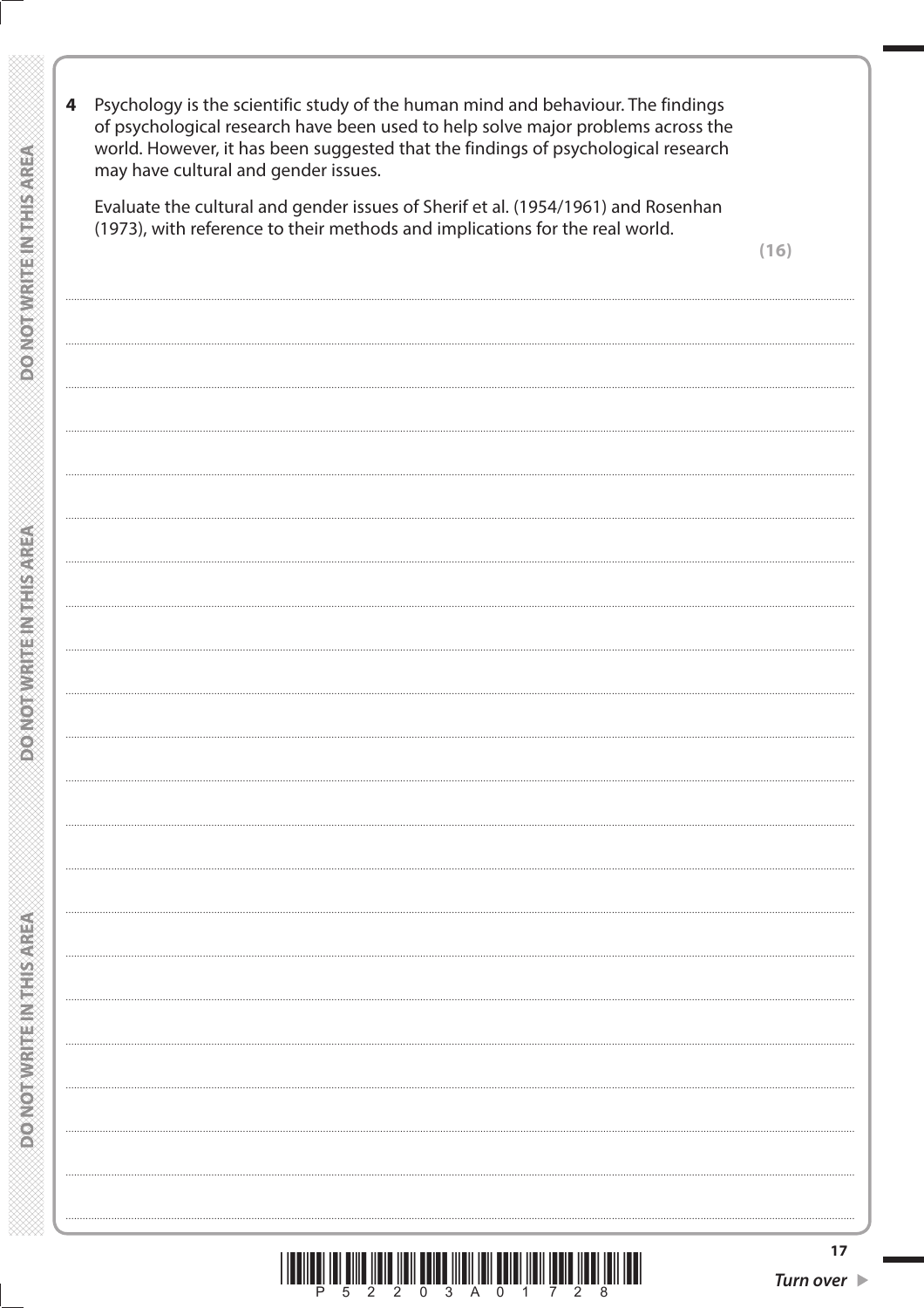|  |   | ś      |   | k      | Ż |                   |        |           |                                            |
|--|---|--------|---|--------|---|-------------------|--------|-----------|--------------------------------------------|
|  |   |        | Š | ź      |   |                   |        |           | Ş                                          |
|  |   |        |   |        |   |                   |        |           |                                            |
|  |   |        | ć |        |   |                   |        |           |                                            |
|  |   |        |   | ċ      |   |                   |        |           | ì                                          |
|  |   | Ŝ      |   | ▒      |   |                   | ć      | ć         |                                            |
|  |   |        |   |        |   |                   |        | ć         |                                            |
|  |   | ×<br>ć |   | ü<br>ć |   | ì                 | j      | XXX<br>ć  |                                            |
|  |   | ×      |   | ý.     |   | ź                 | ł      | ć         | ì                                          |
|  |   | Þ      |   |        |   | $\mathbf{\hat{}}$ |        | ×<br>ź    |                                            |
|  |   |        |   | Þ<br>Š |   |                   |        |           | !<br> <br> <br>                            |
|  |   |        |   |        |   |                   |        |           |                                            |
|  |   |        | Ş |        |   |                   |        |           |                                            |
|  |   | Š      |   |        | í |                   |        | í         |                                            |
|  |   |        |   | ▒      |   |                   |        | ć         |                                            |
|  |   |        |   |        |   |                   |        |           |                                            |
|  |   |        |   |        |   |                   |        |           |                                            |
|  |   |        |   |        |   |                   |        |           |                                            |
|  |   |        |   | è,     |   |                   |        |           |                                            |
|  |   |        |   |        |   |                   |        |           | \$                                         |
|  |   |        |   | y      |   |                   |        |           |                                            |
|  |   |        |   | Ĥ.     |   |                   |        |           |                                            |
|  | I |        |   |        |   |                   |        |           |                                            |
|  |   |        |   | ے      |   |                   |        | ć         | 88                                         |
|  |   | ⇔      |   |        |   |                   |        |           |                                            |
|  |   |        |   |        | p |                   |        | ć         |                                            |
|  |   | é      |   | ∼      |   |                   |        |           |                                            |
|  |   |        |   | m      |   |                   |        | ć<br>×    | ś                                          |
|  |   |        |   |        |   |                   | ż      |           |                                            |
|  |   |        |   | پ      |   |                   |        | Ş         |                                            |
|  |   |        |   | ₩      |   |                   |        |           |                                            |
|  |   |        |   |        |   |                   |        |           |                                            |
|  |   |        |   |        |   |                   |        | $\langle$ |                                            |
|  |   |        |   |        |   |                   |        | Ŝ         |                                            |
|  |   |        |   |        |   |                   |        | ć         |                                            |
|  |   |        |   | Ĕ      |   |                   |        |           | $\begin{matrix} \sim \\ \sim \end{matrix}$ |
|  |   |        |   |        |   |                   | ł<br>ç |           | Ź                                          |
|  |   |        |   |        |   |                   |        |           |                                            |
|  |   |        |   |        |   |                   |        |           |                                            |
|  |   |        |   |        |   |                   |        |           |                                            |
|  |   |        |   |        |   |                   |        |           |                                            |
|  |   |        |   |        |   |                   |        |           |                                            |
|  |   |        |   |        |   |                   |        |           |                                            |
|  |   |        |   |        |   |                   |        | Ş         | Z                                          |
|  |   |        |   | $\sim$ |   |                   |        |           |                                            |
|  |   |        |   |        |   |                   |        | è<br>▽    |                                            |
|  |   | m      |   |        | ٠ |                   |        | í         |                                            |
|  |   |        |   | ⋍      |   |                   |        |           |                                            |
|  |   |        |   |        |   |                   |        |           | Z                                          |
|  |   |        |   | $\sim$ |   |                   |        |           |                                            |
|  |   |        |   |        |   |                   |        | ć<br>š    |                                            |
|  |   | ۵      |   | m      |   |                   |        | ć         |                                            |
|  |   |        |   | æ      |   |                   |        | i         |                                            |
|  |   |        |   |        |   |                   |        | ì         |                                            |
|  |   |        |   | ▄      |   |                   |        | ć         |                                            |
|  |   |        |   | ì      |   |                   |        |           | ś                                          |
|  |   |        |   |        | ļ |                   |        |           | Z<br>Z                                     |
|  |   |        |   |        |   |                   |        |           |                                            |
|  |   | à      | ь |        | i |                   |        |           |                                            |
|  |   | تن     |   |        |   |                   |        |           |                                            |
|  |   | è      |   |        |   |                   |        |           |                                            |
|  |   | ان     |   |        |   |                   |        |           |                                            |
|  |   | н      |   |        |   |                   |        | ć         |                                            |
|  |   |        |   | ۰      |   |                   |        | ć         |                                            |
|  |   | ы      |   |        |   |                   |        |           | ì                                          |
|  |   | ۹      | ۵ |        |   |                   |        |           | í                                          |
|  |   |        |   | فتر    |   |                   |        |           |                                            |
|  |   |        |   |        |   |                   |        |           | ∖                                          |
|  |   |        |   |        |   |                   |        |           |                                            |
|  |   |        |   |        |   |                   |        |           |                                            |
|  |   |        |   |        |   |                   |        |           |                                            |
|  |   |        |   |        |   |                   |        |           |                                            |
|  |   |        |   |        |   |                   |        |           |                                            |
|  |   |        |   |        |   |                   |        | ï         |                                            |
|  |   |        |   |        |   |                   |        |           | Ş<br>j                                     |
|  |   |        |   |        |   |                   |        | ×         | Ņ                                          |
|  |   |        |   |        |   |                   |        |           |                                            |
|  |   |        |   |        |   |                   |        |           |                                            |
|  |   |        |   |        |   |                   |        |           |                                            |
|  |   | í      |   |        |   | ł                 |        |           |                                            |
|  |   |        |   |        | ź |                   | i      |           | ć                                          |
|  |   |        |   |        |   |                   |        | ć         | ć                                          |
|  |   |        |   |        |   |                   |        |           | ć                                          |
|  |   |        |   |        |   |                   |        | ì         | è                                          |
|  |   |        |   |        |   |                   | ż      |           |                                            |
|  |   |        |   |        |   |                   |        | Ş         |                                            |

| 18 |  |  |
|----|--|--|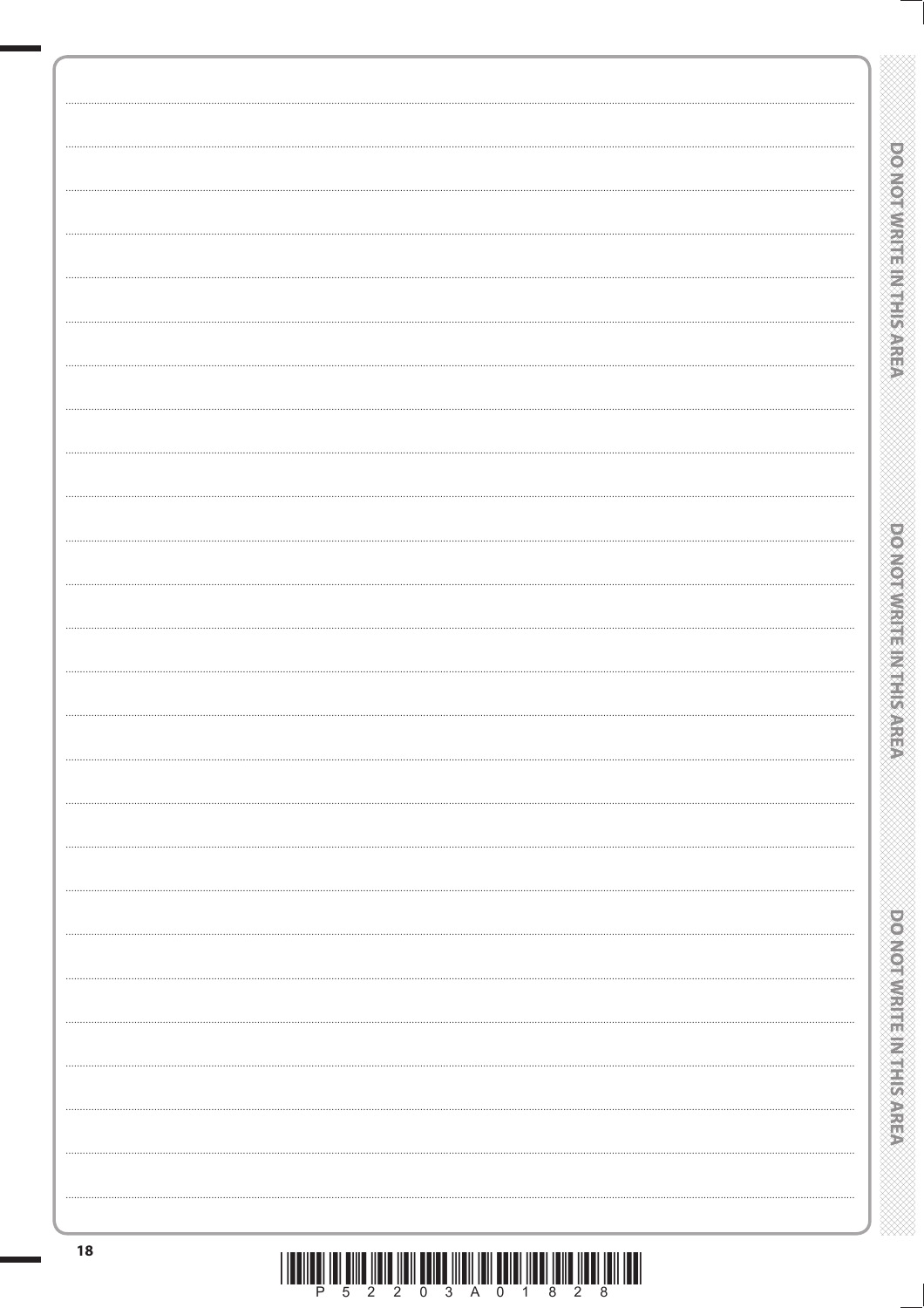| <b>AFRICA SHANNER MARKONCO.</b>    |    |
|------------------------------------|----|
|                                    |    |
|                                    |    |
|                                    |    |
|                                    |    |
|                                    |    |
|                                    |    |
|                                    |    |
|                                    |    |
|                                    |    |
|                                    |    |
|                                    |    |
|                                    |    |
|                                    |    |
|                                    |    |
|                                    |    |
|                                    |    |
| <b>CONCORNAGE IN THE SAN HOURS</b> |    |
|                                    |    |
|                                    |    |
|                                    |    |
|                                    |    |
|                                    |    |
|                                    |    |
|                                    |    |
|                                    |    |
|                                    |    |
|                                    |    |
|                                    |    |
|                                    |    |
|                                    |    |
|                                    |    |
|                                    |    |
|                                    |    |
|                                    |    |
|                                    |    |
|                                    |    |
|                                    |    |
|                                    |    |
|                                    |    |
|                                    |    |
|                                    |    |
|                                    |    |
|                                    |    |
|                                    |    |
|                                    |    |
|                                    |    |
|                                    |    |
|                                    |    |
|                                    |    |
|                                    |    |
|                                    |    |
|                                    |    |
|                                    |    |
|                                    |    |
|                                    |    |
|                                    |    |
|                                    |    |
|                                    |    |
|                                    |    |
|                                    |    |
|                                    |    |
|                                    |    |
|                                    |    |
|                                    |    |
|                                    |    |
|                                    |    |
|                                    |    |
|                                    |    |
|                                    |    |
|                                    |    |
|                                    |    |
|                                    |    |
| <b>POWOTNIKITE IN THIS AREA</b>    |    |
|                                    |    |
|                                    |    |
|                                    |    |
|                                    |    |
|                                    |    |
|                                    |    |
|                                    |    |
|                                    |    |
|                                    | 19 |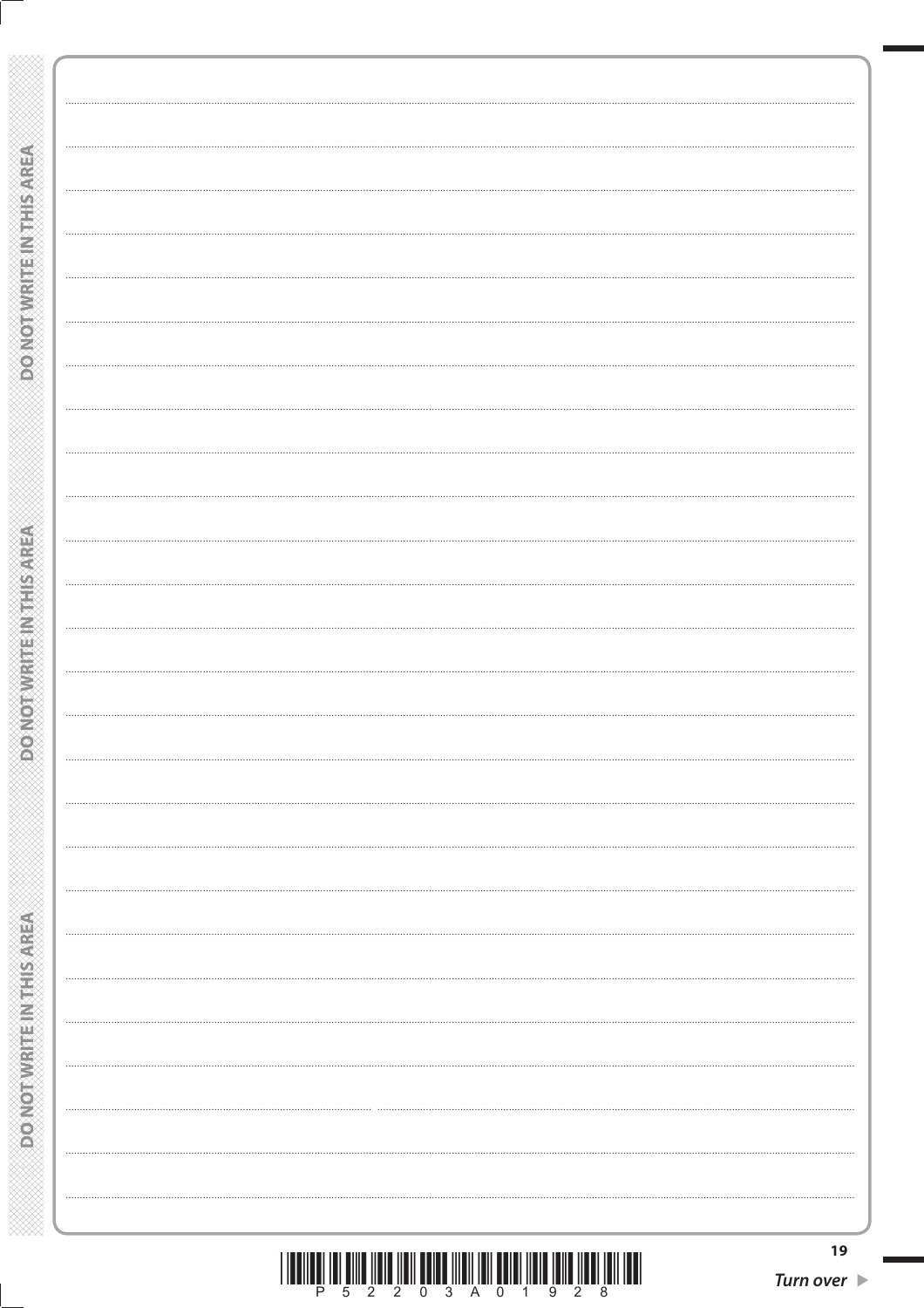|  |   | Ć  |  |   |  |
|--|---|----|--|---|--|
|  |   |    |  |   |  |
|  |   |    |  |   |  |
|  |   |    |  |   |  |
|  |   |    |  |   |  |
|  |   |    |  |   |  |
|  |   |    |  |   |  |
|  |   |    |  |   |  |
|  |   |    |  |   |  |
|  |   |    |  |   |  |
|  |   |    |  |   |  |
|  | ¥ |    |  |   |  |
|  |   |    |  |   |  |
|  |   |    |  |   |  |
|  | ř |    |  |   |  |
|  |   |    |  | į |  |
|  |   |    |  |   |  |
|  |   |    |  |   |  |
|  |   |    |  |   |  |
|  |   |    |  |   |  |
|  |   |    |  |   |  |
|  |   |    |  |   |  |
|  |   | m  |  |   |  |
|  |   |    |  |   |  |
|  |   |    |  |   |  |
|  |   |    |  |   |  |
|  |   | é  |  |   |  |
|  |   |    |  |   |  |
|  |   | œ  |  |   |  |
|  |   |    |  |   |  |
|  |   |    |  |   |  |
|  |   |    |  |   |  |
|  |   |    |  |   |  |
|  |   |    |  |   |  |
|  |   |    |  |   |  |
|  |   |    |  |   |  |
|  |   |    |  |   |  |
|  |   |    |  |   |  |
|  |   |    |  |   |  |
|  |   |    |  |   |  |
|  |   |    |  |   |  |
|  |   |    |  |   |  |
|  |   |    |  |   |  |
|  |   |    |  |   |  |
|  |   |    |  |   |  |
|  |   |    |  |   |  |
|  |   |    |  |   |  |
|  | î |    |  |   |  |
|  |   |    |  |   |  |
|  | û |    |  |   |  |
|  |   |    |  |   |  |
|  |   |    |  |   |  |
|  |   | a  |  |   |  |
|  |   |    |  |   |  |
|  |   |    |  |   |  |
|  |   | ë  |  |   |  |
|  |   |    |  |   |  |
|  |   |    |  |   |  |
|  |   | ×, |  |   |  |
|  |   |    |  |   |  |
|  |   |    |  |   |  |
|  |   |    |  |   |  |
|  |   |    |  |   |  |
|  |   |    |  |   |  |
|  |   |    |  |   |  |
|  |   |    |  | ĺ |  |
|  |   | J  |  |   |  |
|  |   |    |  |   |  |
|  |   |    |  |   |  |
|  |   |    |  |   |  |
|  |   |    |  |   |  |
|  |   | Ì  |  |   |  |
|  |   |    |  |   |  |
|  | Ì |    |  |   |  |
|  |   |    |  |   |  |
|  |   |    |  |   |  |
|  |   |    |  |   |  |
|  |   |    |  |   |  |
|  | Ì |    |  |   |  |
|  |   |    |  |   |  |
|  |   |    |  |   |  |
|  |   |    |  |   |  |
|  |   |    |  |   |  |
|  | ě |    |  |   |  |
|  |   |    |  |   |  |
|  |   |    |  |   |  |
|  |   |    |  |   |  |
|  |   |    |  |   |  |

# (Total for Question 4 = 16 marks) **TOTAL FOR SECTION B = 24 MARKS**  $20$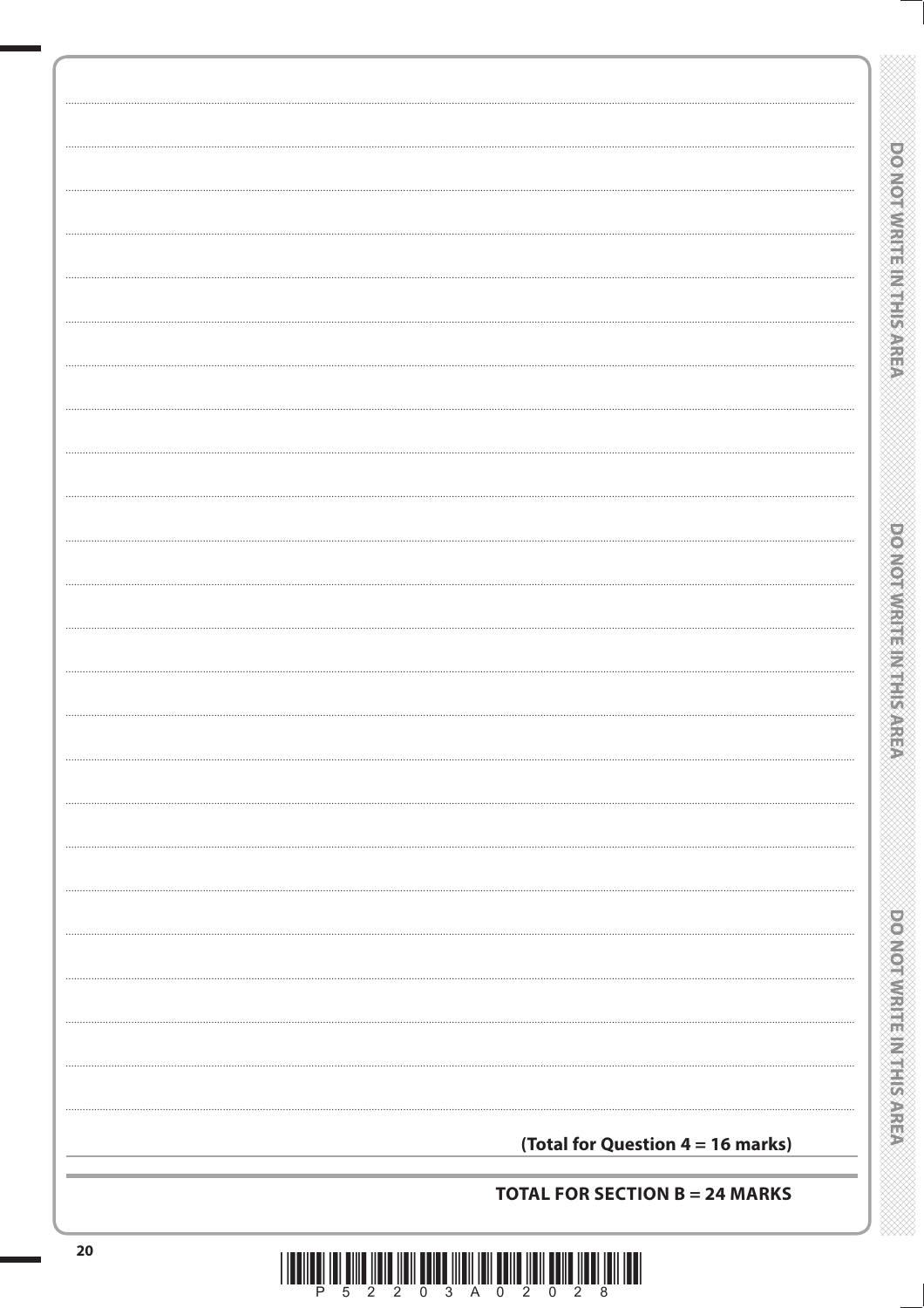#### **SECTION C: ISSUES AND DEBATES**

Companies that enable people to meet potential romantic partners are becoming 5 increasingly popular. Some companies include a series of questions during registration that assist them in recommending which people are a potential 'match'.

Mandy decides to use a company to meet a potential romantic partner and is recommended a number of 'matches' who have similar interests. Mandy's mother disagrees with this approach and tells Mandy that romantic relationships are purely biological in basis.

Evaluate how far the biological approach can explain human behaviour such as meeting potential romantic partners. You must make reference to Mandy's situation in your response.

 $(12)$ 

**DONOTA CONTRACT DE L'ANGERIA** 

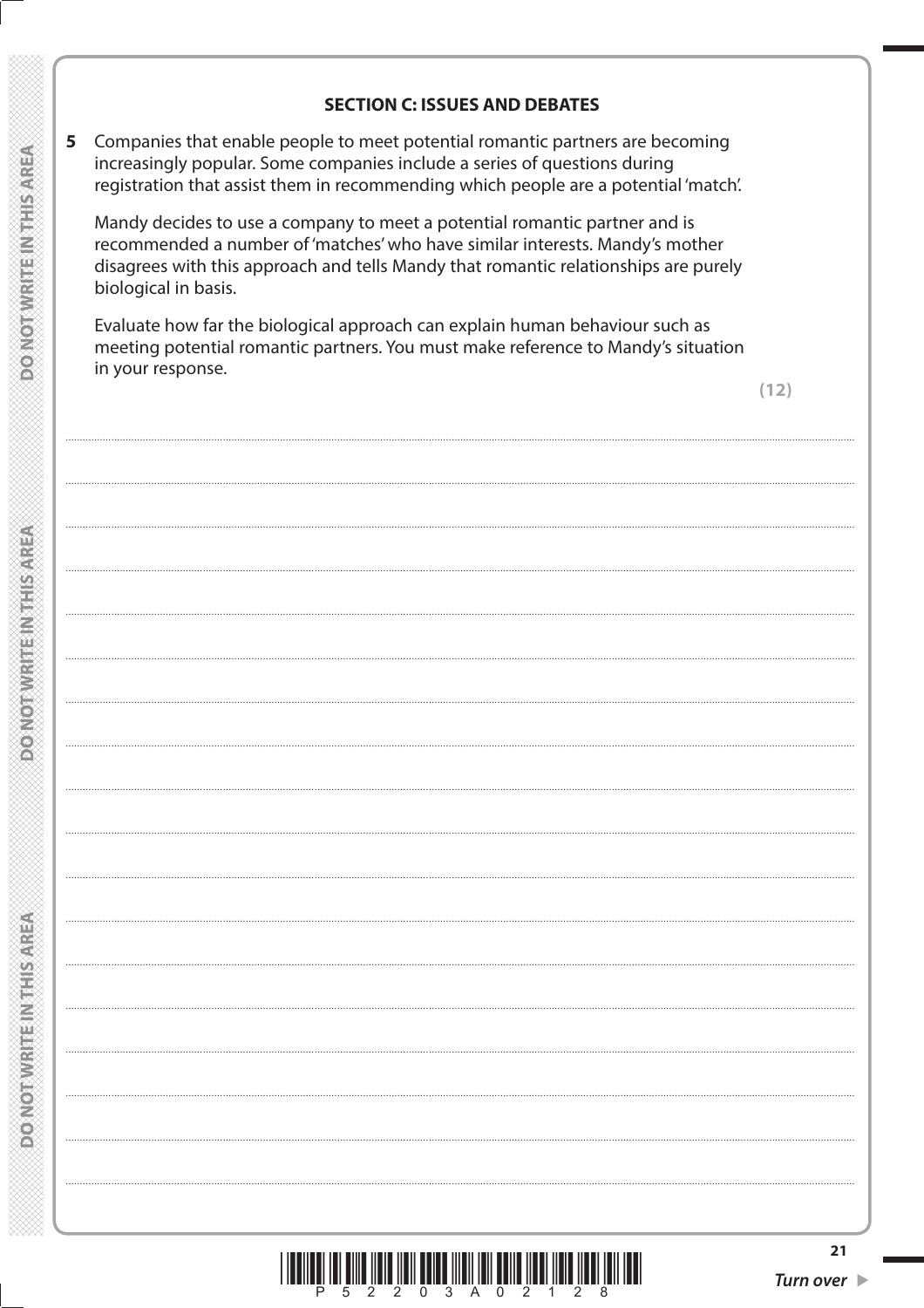|  |   |    |   | Ñ  |   |  |
|--|---|----|---|----|---|--|
|  |   |    |   |    |   |  |
|  |   |    |   |    |   |  |
|  |   |    |   |    |   |  |
|  |   |    |   |    | J |  |
|  |   |    |   |    |   |  |
|  |   |    |   |    |   |  |
|  |   |    |   |    |   |  |
|  |   | ×, |   |    |   |  |
|  | ń |    |   | ¢  |   |  |
|  |   |    |   |    |   |  |
|  |   |    | Ŕ |    |   |  |
|  |   |    | C |    |   |  |
|  |   |    |   |    |   |  |
|  |   |    |   |    |   |  |
|  |   |    |   | ⇔  |   |  |
|  |   |    |   |    |   |  |
|  |   |    |   |    |   |  |
|  |   |    |   | È  |   |  |
|  |   |    |   |    |   |  |
|  |   |    |   |    |   |  |
|  |   |    |   |    |   |  |
|  |   |    |   | ž, |   |  |
|  |   |    |   |    |   |  |
|  |   |    |   |    |   |  |
|  |   |    |   |    |   |  |
|  |   |    |   | ۳  |   |  |
|  |   |    |   | æ, |   |  |
|  |   |    |   |    |   |  |
|  |   |    |   |    |   |  |
|  |   |    |   |    |   |  |
|  |   |    |   |    |   |  |
|  |   |    |   | 1  |   |  |
|  |   |    |   |    |   |  |
|  |   |    |   |    |   |  |
|  |   | ë  |   |    |   |  |
|  |   |    |   |    |   |  |
|  |   | ۳  |   |    |   |  |
|  |   |    | ⊯ |    |   |  |
|  |   |    |   |    |   |  |
|  |   |    |   |    |   |  |
|  |   |    | ₩ |    |   |  |
|  |   |    |   |    |   |  |
|  |   |    |   |    |   |  |
|  |   | ۷  |   |    |   |  |
|  |   | ř. |   |    |   |  |
|  |   |    |   |    |   |  |
|  |   | 無  |   |    |   |  |
|  |   |    |   |    |   |  |
|  |   | Ŀ  |   |    |   |  |
|  |   |    |   |    |   |  |
|  |   |    |   |    |   |  |
|  |   | ĥ  |   |    |   |  |
|  |   |    | b |    |   |  |
|  | ë |    |   |    |   |  |
|  | ų |    |   |    |   |  |
|  |   |    |   |    |   |  |
|  | ł |    |   |    |   |  |
|  |   |    |   |    |   |  |
|  |   |    |   |    |   |  |
|  |   |    |   |    |   |  |
|  |   |    |   |    |   |  |
|  | ğ |    |   |    |   |  |
|  |   |    |   |    |   |  |
|  |   |    |   |    |   |  |
|  |   |    |   |    |   |  |
|  |   |    |   |    |   |  |
|  |   |    |   |    |   |  |
|  |   |    |   |    |   |  |

| 22 | $\parallel$<br>I II<br>P | $\prod_{2}$ |  |                                 |
|----|--------------------------|-------------|--|---------------------------------|
|    |                          |             |  |                                 |
|    |                          |             |  | <b>DO NOT WRITE INSTRUCTS</b>   |
|    |                          |             |  |                                 |
|    |                          |             |  |                                 |
|    |                          |             |  | ia<br>Su                        |
|    |                          |             |  | <b>POSTORIAL PROPERTY</b>       |
|    |                          |             |  |                                 |
|    |                          |             |  |                                 |
|    |                          |             |  | 医四甲                             |
|    |                          |             |  | <b>POSTORY IS NOT THE STATE</b> |
|    |                          |             |  |                                 |
|    |                          |             |  |                                 |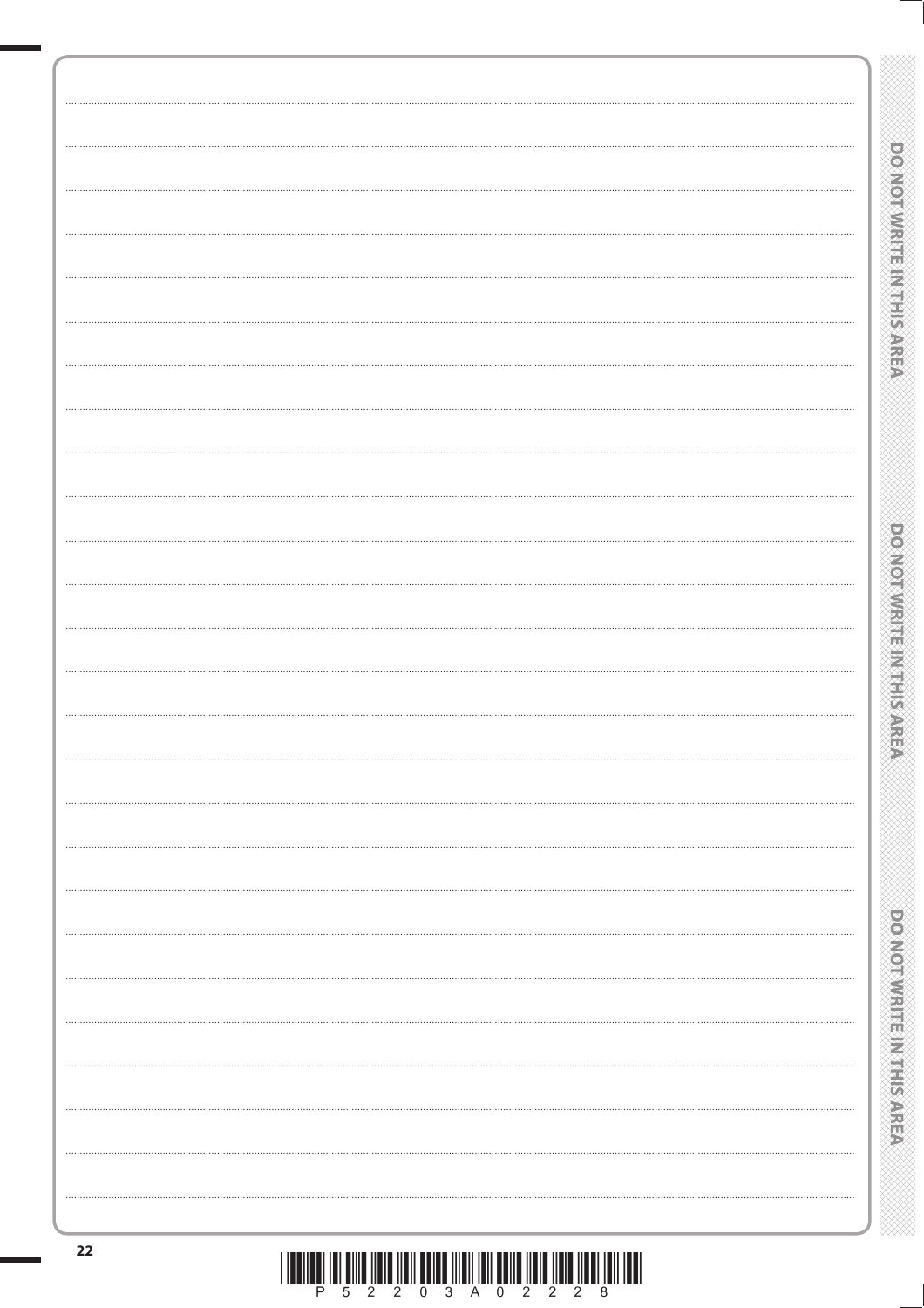| <b>DO NOT WRITEIN THIS AREA</b>   |                                   |
|-----------------------------------|-----------------------------------|
|                                   |                                   |
|                                   |                                   |
|                                   |                                   |
|                                   |                                   |
|                                   |                                   |
|                                   |                                   |
|                                   |                                   |
|                                   |                                   |
|                                   |                                   |
|                                   |                                   |
|                                   |                                   |
|                                   |                                   |
|                                   |                                   |
|                                   |                                   |
|                                   |                                   |
|                                   |                                   |
|                                   |                                   |
|                                   |                                   |
|                                   |                                   |
|                                   |                                   |
|                                   |                                   |
|                                   |                                   |
|                                   |                                   |
|                                   |                                   |
|                                   |                                   |
|                                   |                                   |
|                                   |                                   |
|                                   |                                   |
|                                   |                                   |
|                                   |                                   |
|                                   |                                   |
|                                   |                                   |
|                                   |                                   |
|                                   |                                   |
|                                   |                                   |
|                                   |                                   |
|                                   |                                   |
|                                   |                                   |
|                                   |                                   |
| <b>CANOTA MARIE ANNI HIS 2017</b> |                                   |
|                                   |                                   |
|                                   |                                   |
|                                   |                                   |
|                                   |                                   |
|                                   |                                   |
|                                   |                                   |
|                                   |                                   |
|                                   |                                   |
|                                   |                                   |
|                                   |                                   |
|                                   |                                   |
|                                   |                                   |
|                                   |                                   |
|                                   |                                   |
|                                   |                                   |
|                                   |                                   |
|                                   |                                   |
|                                   |                                   |
|                                   |                                   |
|                                   |                                   |
|                                   |                                   |
|                                   |                                   |
|                                   |                                   |
|                                   |                                   |
|                                   |                                   |
|                                   |                                   |
|                                   |                                   |
|                                   |                                   |
|                                   |                                   |
|                                   | $\cdots$                          |
|                                   |                                   |
| <b>PONOTWRITEINTIFISAREA</b>      |                                   |
|                                   |                                   |
|                                   |                                   |
|                                   |                                   |
|                                   |                                   |
|                                   | $\cdots$                          |
|                                   |                                   |
|                                   |                                   |
|                                   |                                   |
|                                   |                                   |
|                                   |                                   |
|                                   |                                   |
|                                   | (Total for Question 5 = 12 marks) |
|                                   |                                   |
|                                   |                                   |
|                                   |                                   |

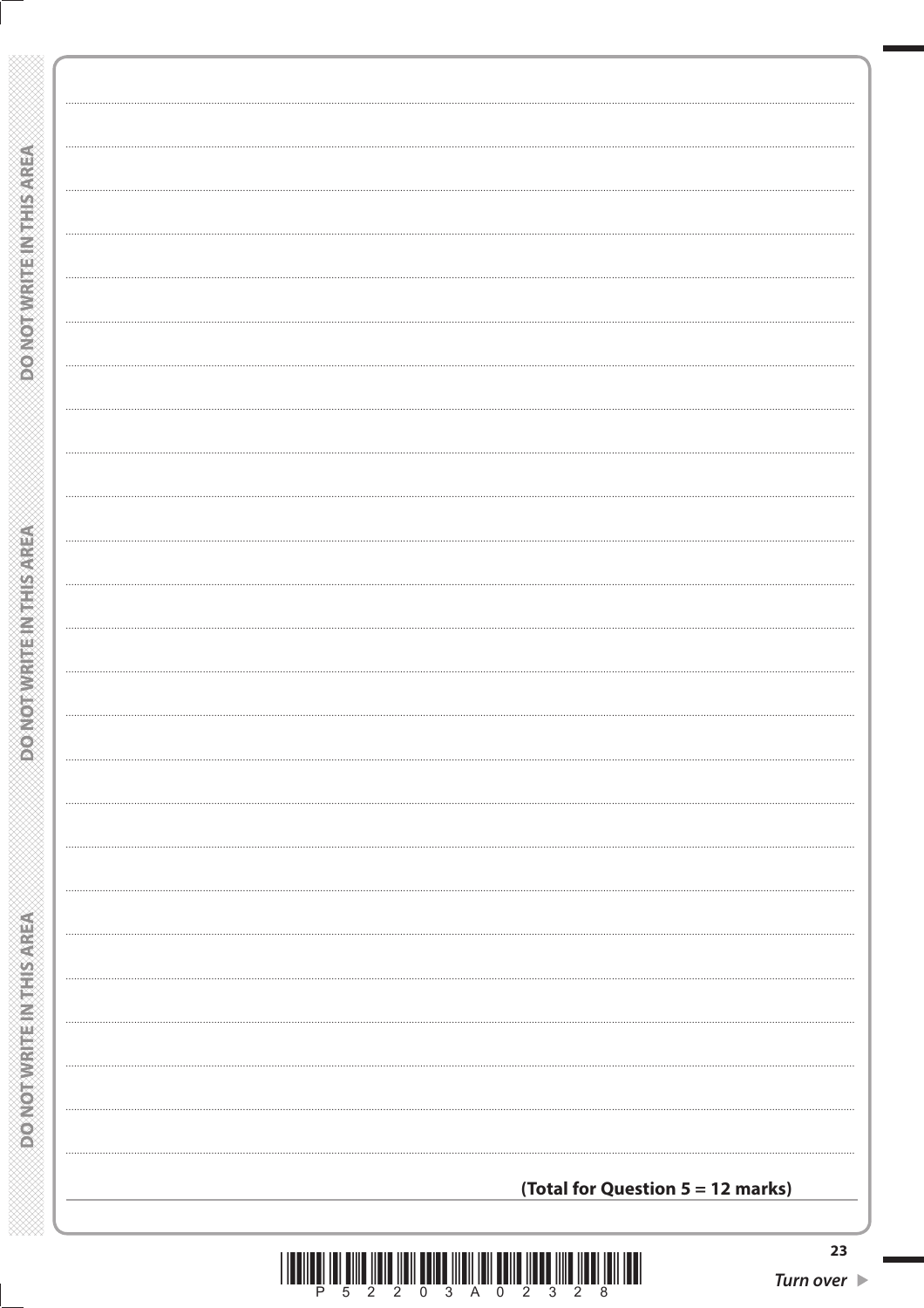| 6 Assess the extent to which psychology could be considered a science. | (20) |  |
|------------------------------------------------------------------------|------|--|
|                                                                        |      |  |
|                                                                        |      |  |
|                                                                        |      |  |
|                                                                        |      |  |
|                                                                        |      |  |
|                                                                        |      |  |
|                                                                        |      |  |
|                                                                        |      |  |
|                                                                        |      |  |
|                                                                        |      |  |
|                                                                        |      |  |
|                                                                        |      |  |
|                                                                        |      |  |
|                                                                        |      |  |
|                                                                        |      |  |
|                                                                        |      |  |
|                                                                        |      |  |
|                                                                        |      |  |
|                                                                        |      |  |
|                                                                        |      |  |
|                                                                        |      |  |
|                                                                        | .    |  |
|                                                                        |      |  |
|                                                                        |      |  |
|                                                                        |      |  |
|                                                                        | .    |  |
|                                                                        |      |  |
|                                                                        |      |  |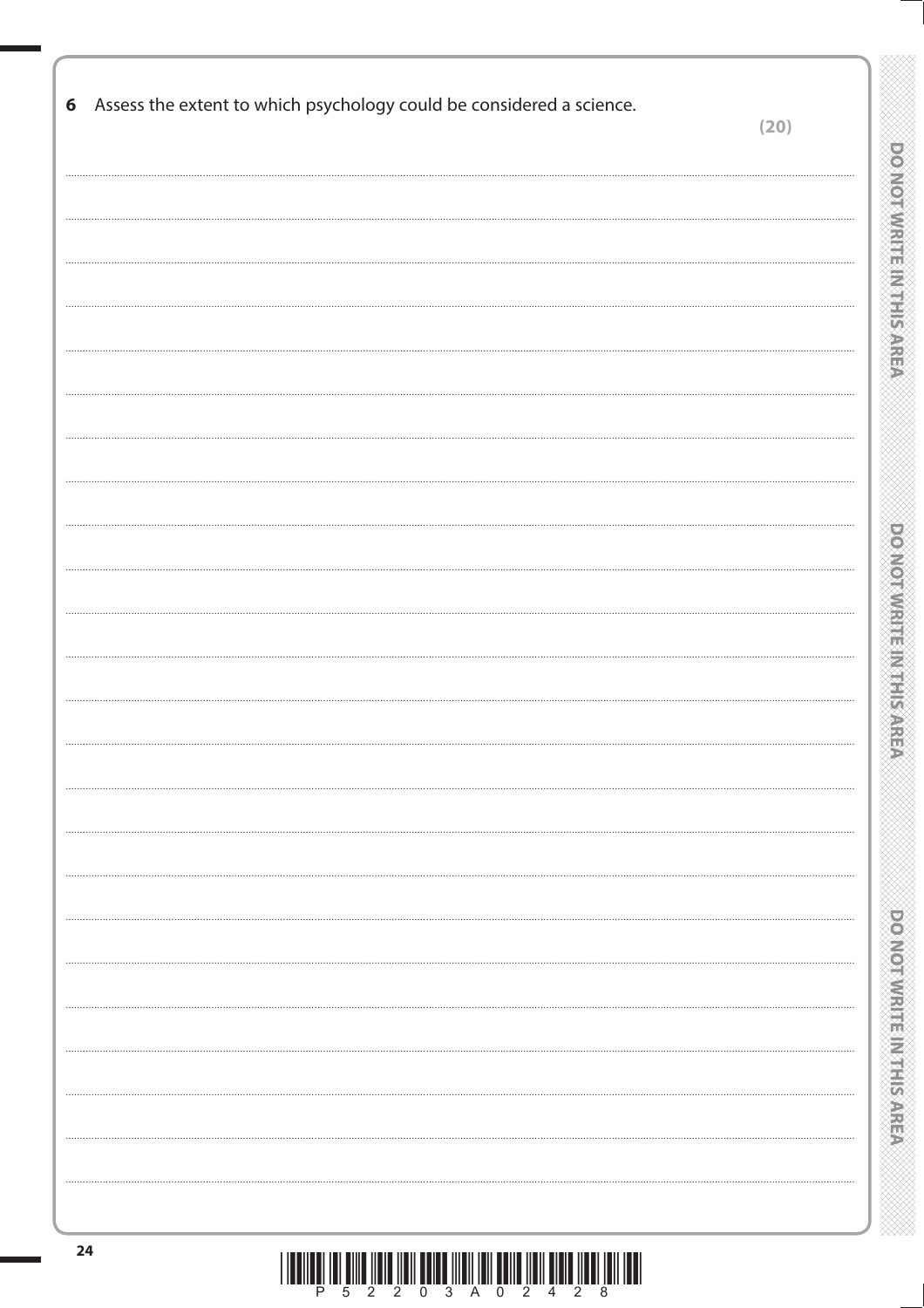| <b>DO NOT WRITEINTHIS AREA</b>                                           |    |
|--------------------------------------------------------------------------|----|
|                                                                          |    |
|                                                                          |    |
|                                                                          |    |
|                                                                          |    |
|                                                                          |    |
|                                                                          |    |
|                                                                          |    |
|                                                                          |    |
|                                                                          |    |
|                                                                          |    |
|                                                                          |    |
|                                                                          |    |
|                                                                          |    |
|                                                                          |    |
|                                                                          |    |
|                                                                          |    |
|                                                                          |    |
|                                                                          |    |
|                                                                          |    |
|                                                                          |    |
|                                                                          |    |
|                                                                          |    |
|                                                                          |    |
|                                                                          |    |
|                                                                          |    |
|                                                                          |    |
|                                                                          |    |
|                                                                          |    |
|                                                                          |    |
|                                                                          |    |
|                                                                          |    |
|                                                                          |    |
|                                                                          |    |
|                                                                          |    |
|                                                                          |    |
|                                                                          |    |
|                                                                          |    |
|                                                                          |    |
|                                                                          |    |
|                                                                          |    |
|                                                                          |    |
|                                                                          |    |
|                                                                          |    |
|                                                                          |    |
|                                                                          |    |
|                                                                          |    |
|                                                                          |    |
|                                                                          |    |
|                                                                          |    |
|                                                                          |    |
|                                                                          |    |
|                                                                          |    |
|                                                                          |    |
|                                                                          |    |
|                                                                          |    |
|                                                                          |    |
|                                                                          |    |
|                                                                          |    |
|                                                                          |    |
|                                                                          |    |
|                                                                          |    |
|                                                                          |    |
|                                                                          |    |
|                                                                          |    |
|                                                                          |    |
|                                                                          |    |
|                                                                          |    |
|                                                                          |    |
|                                                                          |    |
|                                                                          |    |
|                                                                          |    |
|                                                                          |    |
|                                                                          |    |
|                                                                          |    |
|                                                                          |    |
|                                                                          |    |
|                                                                          |    |
|                                                                          |    |
|                                                                          |    |
|                                                                          |    |
|                                                                          |    |
|                                                                          |    |
| <b>CERTIFICATE STATES AND ALCOHOL</b><br><b>POWOTNIKITE IN THIS AREA</b> |    |
|                                                                          | 25 |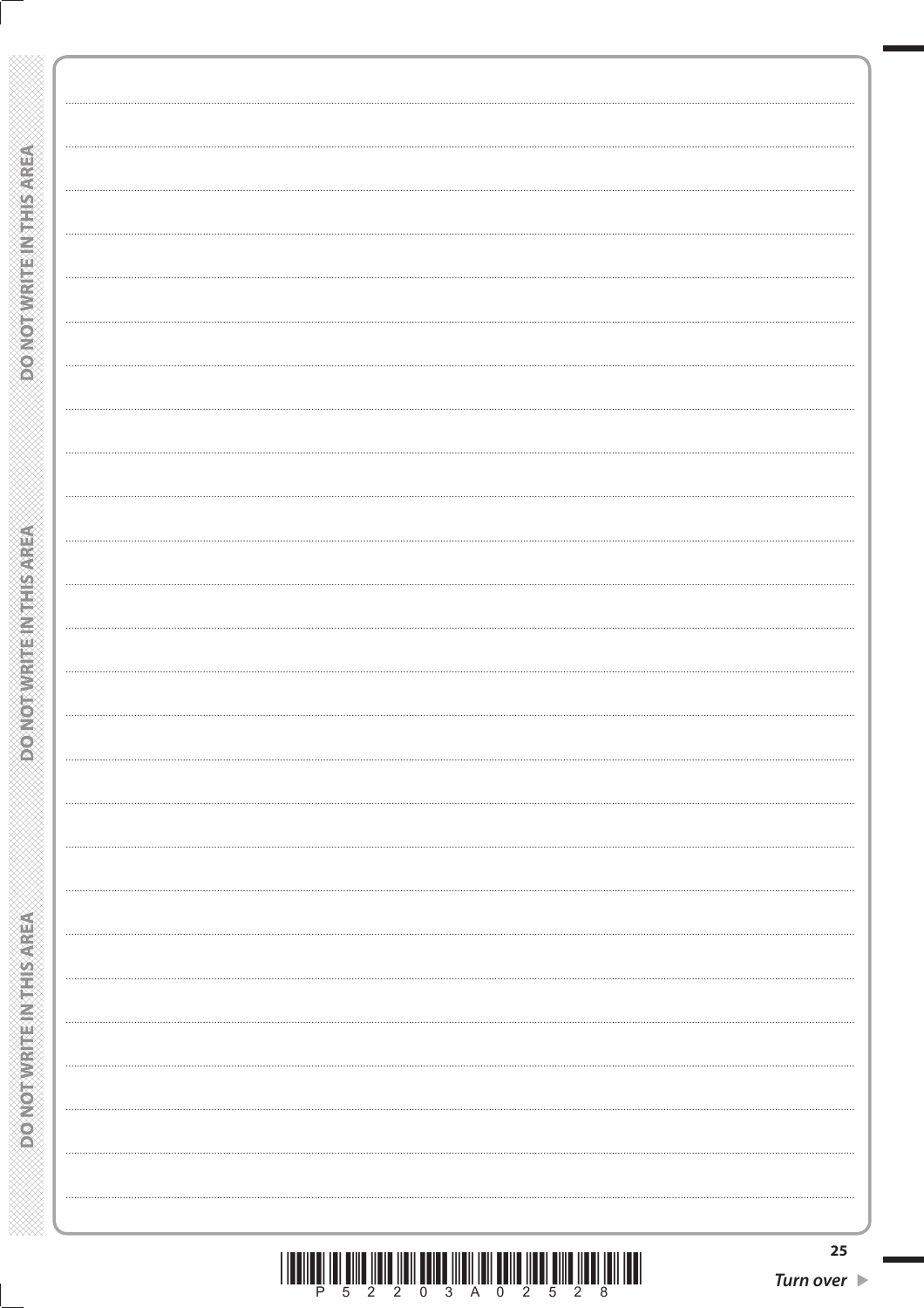|  |   |               |   | € |   |  |
|--|---|---------------|---|---|---|--|
|  |   |               |   |   |   |  |
|  |   |               |   |   |   |  |
|  |   |               |   |   |   |  |
|  |   |               |   |   |   |  |
|  |   | l             |   |   |   |  |
|  |   |               |   |   |   |  |
|  |   |               | ¥ |   |   |  |
|  |   |               |   |   |   |  |
|  |   |               |   |   |   |  |
|  |   | ¥             |   |   |   |  |
|  |   |               |   |   |   |  |
|  | j |               |   |   |   |  |
|  |   |               |   |   |   |  |
|  |   |               |   |   |   |  |
|  |   |               |   |   |   |  |
|  |   |               |   |   |   |  |
|  |   |               |   |   |   |  |
|  |   | ÷             |   |   |   |  |
|  |   |               |   |   |   |  |
|  |   |               |   |   |   |  |
|  |   |               |   |   |   |  |
|  |   |               |   |   |   |  |
|  |   |               |   |   |   |  |
|  |   |               |   |   |   |  |
|  |   |               |   |   |   |  |
|  |   |               |   |   |   |  |
|  |   |               |   |   |   |  |
|  |   |               |   |   |   |  |
|  |   |               |   |   |   |  |
|  |   |               |   |   |   |  |
|  |   |               |   |   |   |  |
|  |   |               |   |   |   |  |
|  |   | ÷             |   |   |   |  |
|  |   |               |   |   |   |  |
|  |   |               |   |   |   |  |
|  |   |               |   |   |   |  |
|  |   |               |   |   |   |  |
|  |   |               |   |   |   |  |
|  |   |               |   |   |   |  |
|  |   | ∍             |   |   |   |  |
|  |   | è             |   |   |   |  |
|  |   |               |   |   |   |  |
|  |   | ×             |   |   |   |  |
|  |   |               |   |   |   |  |
|  |   |               |   |   |   |  |
|  |   |               |   |   |   |  |
|  |   | ₩             |   |   |   |  |
|  |   |               |   |   |   |  |
|  |   |               |   |   |   |  |
|  |   |               |   |   |   |  |
|  |   |               |   |   |   |  |
|  |   | $\frac{1}{2}$ |   |   |   |  |
|  |   |               |   |   |   |  |
|  |   |               |   |   |   |  |
|  |   |               |   |   |   |  |
|  |   |               |   |   | ì |  |
|  |   |               |   |   |   |  |
|  |   |               |   |   |   |  |
|  |   | Ì             |   |   |   |  |
|  |   |               |   |   |   |  |
|  |   |               |   |   |   |  |
|  | ø |               |   |   |   |  |
|  | ï |               |   |   |   |  |
|  |   |               |   |   |   |  |
|  | ł |               |   |   |   |  |
|  |   |               |   |   |   |  |
|  |   |               |   |   |   |  |
|  |   |               |   |   |   |  |
|  |   |               |   |   |   |  |
|  |   |               |   |   |   |  |
|  |   |               |   |   |   |  |
|  | á |               |   |   |   |  |
|  |   |               |   |   |   |  |
|  |   |               |   |   |   |  |
|  |   |               |   |   |   |  |
|  |   |               |   |   |   |  |
|  |   |               |   |   |   |  |
|  |   |               |   |   |   |  |
|  |   |               |   |   |   |  |
|  |   |               |   |   |   |  |
|  |   |               |   |   |   |  |

| <b>PONDONNIA PROTECTIONS</b>   |
|--------------------------------|
|                                |
|                                |
|                                |
| <b>DOMORANTE IN EARLY SARE</b> |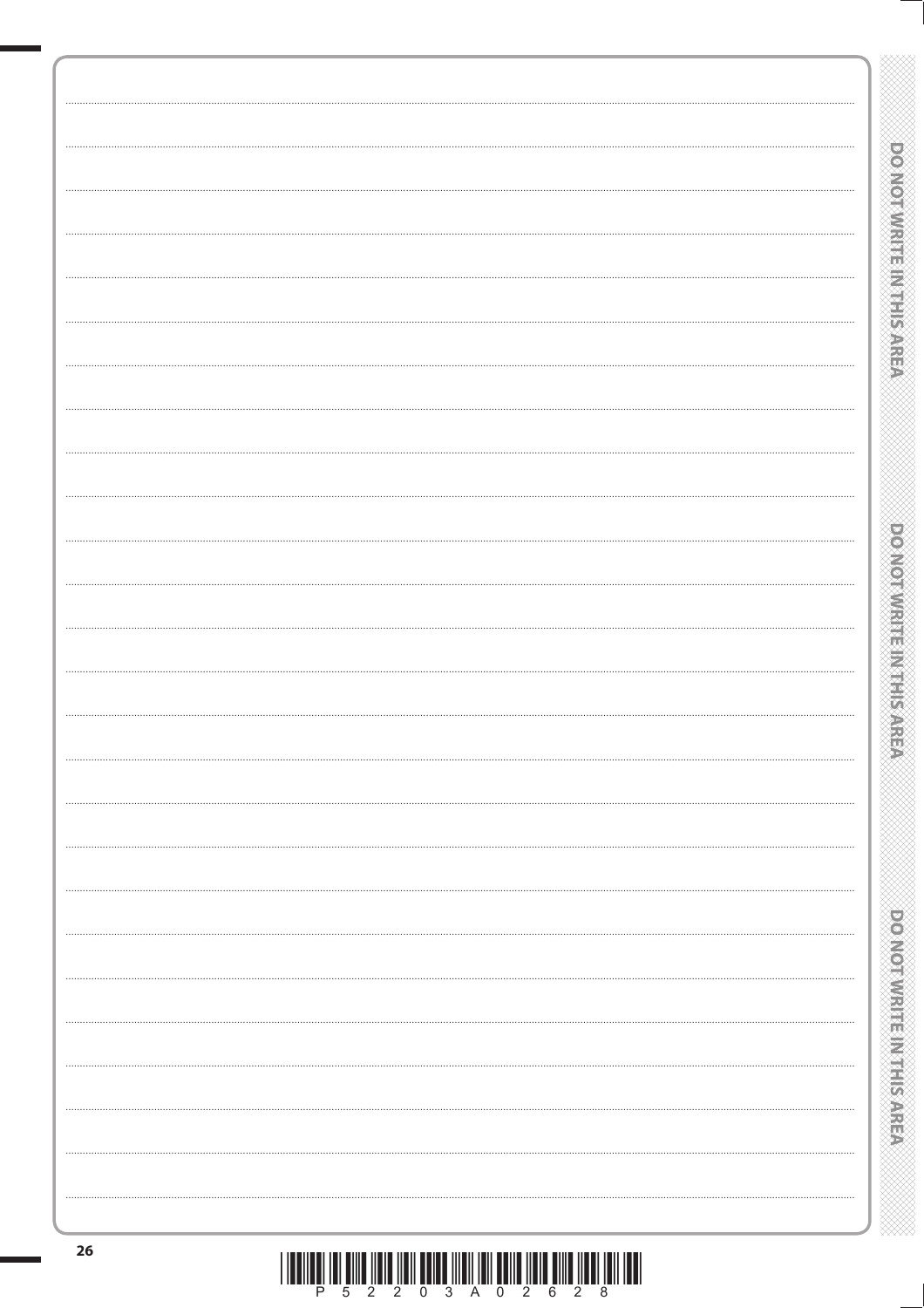| <b>DO NOT WRITEIN THIS AREA</b><br><br><br><b>CERTIFICATE STATES AND ALCOHOL</b><br><br><br><b>POWOTNIKITE IN THIS AREA</b><br><br><br><br> |  |
|---------------------------------------------------------------------------------------------------------------------------------------------|--|
|                                                                                                                                             |  |
|                                                                                                                                             |  |
|                                                                                                                                             |  |
|                                                                                                                                             |  |
|                                                                                                                                             |  |
|                                                                                                                                             |  |
|                                                                                                                                             |  |
|                                                                                                                                             |  |
|                                                                                                                                             |  |
|                                                                                                                                             |  |
|                                                                                                                                             |  |
|                                                                                                                                             |  |
|                                                                                                                                             |  |
|                                                                                                                                             |  |
|                                                                                                                                             |  |
|                                                                                                                                             |  |
|                                                                                                                                             |  |
|                                                                                                                                             |  |
|                                                                                                                                             |  |
|                                                                                                                                             |  |
|                                                                                                                                             |  |
|                                                                                                                                             |  |
|                                                                                                                                             |  |
|                                                                                                                                             |  |
|                                                                                                                                             |  |
|                                                                                                                                             |  |
|                                                                                                                                             |  |
|                                                                                                                                             |  |
|                                                                                                                                             |  |
|                                                                                                                                             |  |
|                                                                                                                                             |  |
|                                                                                                                                             |  |
|                                                                                                                                             |  |
|                                                                                                                                             |  |
|                                                                                                                                             |  |
|                                                                                                                                             |  |
|                                                                                                                                             |  |
|                                                                                                                                             |  |
|                                                                                                                                             |  |
|                                                                                                                                             |  |
|                                                                                                                                             |  |
|                                                                                                                                             |  |
|                                                                                                                                             |  |
|                                                                                                                                             |  |
|                                                                                                                                             |  |
|                                                                                                                                             |  |
|                                                                                                                                             |  |
|                                                                                                                                             |  |
|                                                                                                                                             |  |
|                                                                                                                                             |  |
|                                                                                                                                             |  |
|                                                                                                                                             |  |
|                                                                                                                                             |  |
|                                                                                                                                             |  |
|                                                                                                                                             |  |
|                                                                                                                                             |  |
|                                                                                                                                             |  |
|                                                                                                                                             |  |
|                                                                                                                                             |  |
|                                                                                                                                             |  |
|                                                                                                                                             |  |
|                                                                                                                                             |  |
|                                                                                                                                             |  |
|                                                                                                                                             |  |
|                                                                                                                                             |  |
|                                                                                                                                             |  |
|                                                                                                                                             |  |
|                                                                                                                                             |  |
|                                                                                                                                             |  |
|                                                                                                                                             |  |
|                                                                                                                                             |  |
|                                                                                                                                             |  |
|                                                                                                                                             |  |
|                                                                                                                                             |  |
|                                                                                                                                             |  |
|                                                                                                                                             |  |
|                                                                                                                                             |  |
|                                                                                                                                             |  |
|                                                                                                                                             |  |
|                                                                                                                                             |  |
|                                                                                                                                             |  |
|                                                                                                                                             |  |
|                                                                                                                                             |  |
|                                                                                                                                             |  |
|                                                                                                                                             |  |
|                                                                                                                                             |  |
|                                                                                                                                             |  |
|                                                                                                                                             |  |
|                                                                                                                                             |  |
|                                                                                                                                             |  |
|                                                                                                                                             |  |
|                                                                                                                                             |  |
|                                                                                                                                             |  |
|                                                                                                                                             |  |
|                                                                                                                                             |  |
|                                                                                                                                             |  |
|                                                                                                                                             |  |
|                                                                                                                                             |  |
|                                                                                                                                             |  |
|                                                                                                                                             |  |
|                                                                                                                                             |  |
|                                                                                                                                             |  |
|                                                                                                                                             |  |
|                                                                                                                                             |  |
|                                                                                                                                             |  |
|                                                                                                                                             |  |
|                                                                                                                                             |  |
|                                                                                                                                             |  |
|                                                                                                                                             |  |
|                                                                                                                                             |  |
|                                                                                                                                             |  |
|                                                                                                                                             |  |
|                                                                                                                                             |  |
|                                                                                                                                             |  |
|                                                                                                                                             |  |
|                                                                                                                                             |  |
|                                                                                                                                             |  |
|                                                                                                                                             |  |
|                                                                                                                                             |  |
|                                                                                                                                             |  |
|                                                                                                                                             |  |
|                                                                                                                                             |  |
|                                                                                                                                             |  |
|                                                                                                                                             |  |
|                                                                                                                                             |  |